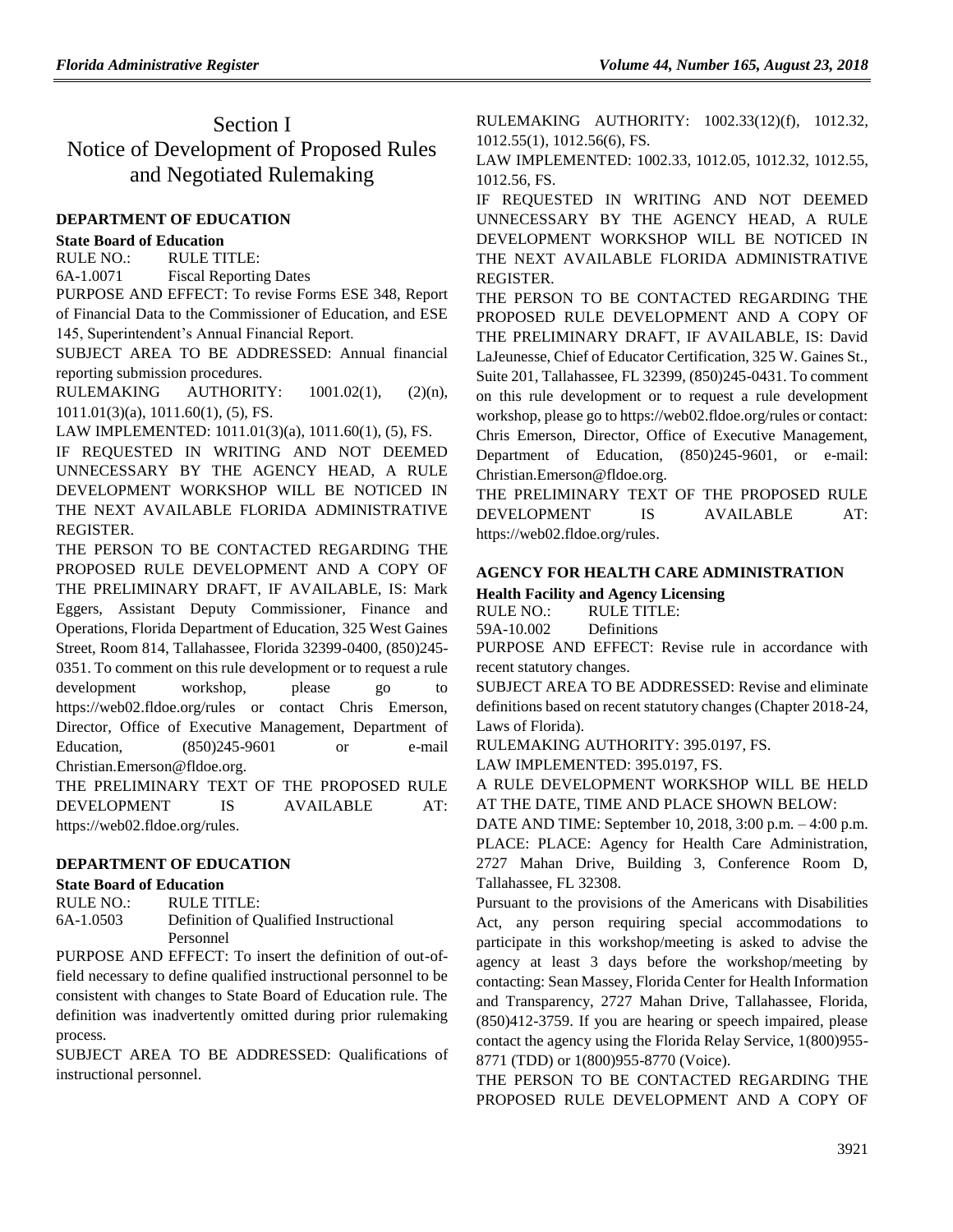THE PRELIMINARY DRAFT, IF AVAILABLE, IS: Sean Massey, (850)412 3759, email: sean.massey@ahca.myflorida.com.

THE PRELIMINARY TEXT OF THE PROPOSED RULE DEVELOPMENT IS AVAILABLE AT NO CHARGE FROM THE CONTACT PERSON LISTED ABOVE.

# Section II Proposed Rules

# **[AGENCY FOR HEALTH CARE ADMINISTRATION](https://www.flrules.org/gateway/department.asp?id=59)**

### **[Health Facility and Agency Licensing](https://www.flrules.org/gateway/organization.asp?id=186)**

| <b>RULE NOS.:</b> | <b>RULE TITLES:</b>                             |
|-------------------|-------------------------------------------------|
| 59A-11.002        | Definitions                                     |
| 59A-11.003        | <b>Licensure Procedures</b>                     |
| 59A-11.005        | Requirements for Licensure                      |
| 59A-11.009        | Risk Status Criteria for the Acceptance of      |
|                   | Clients and Continuation of Care                |
| 59A-11.014        | <b>Surgical Services</b>                        |
| 59A-11.016        | Postpartum Care                                 |
| 59A-11.019        | Reports                                         |
| 59A-11.030        | Pharmaceuticals and Anesthetics                 |
|                   | DUDDOCE AND EFFECT. The Agency proposes to unde |

PURPOSE AND EFFECT: The Agency proposes to update birth center rules to align with recently revised statutory requirements per Chapters 2018-24 and 2018-98, Laws of Florida. Revisions will remove obsolete language, clarify requirements and update statutory references.

SUMMARY: Birth Center Standards and Licensure

SUMMARY OF STATEMENT OF ESTIMATED REGULATORY COSTS AND LEGISLATIVE RATIFICATION:

The Agency has determined that this will not have an adverse impact on small business or likely increase directly or indirectly regulatory costs in excess of \$200,000 in the aggregate within one year after the implementation of the rule. A SERC has not been prepared by the Agency.

The Agency has determined that the proposed rule is not expected to require legislative ratification based on the statement of estimated regulatory costs or if no SERC is required, the information expressly relied upon and described herein: A SERC has not been prepared by the agency. For rules listed where no SERC was prepared, the Agency prepared a checklist for each rule to determine the necessity for a SERC. Based on this information at the time of the analysis and pursuant to section 120.541, Florida Statutes, the rule will not require legislative ratification.

Any person who wishes to provide information regarding a statement of estimated regulatory costs, or provide a proposal for a lower cost regulatory alternative must do so in writing within 21 days of this notice.

RULEMAKING AUTHORITY: [383.305,](https://www.flrules.org/gateway/statute.asp?id=383.305) [383.309,](https://www.flrules.org/gateway/statute.asp?id=%20383.309) [408.805,](https://www.flrules.org/gateway/statute.asp?id=%20408.805) [408.819 FS.](https://www.flrules.org/gateway/statute.asp?id=%20408.819%20FS.)

LAW IMPLEMENTED: [20.42\(2\)\(a\),](https://www.flrules.org/gateway/statute.asp?id=20.42(2)(a)) [383.04,](https://www.flrules.org/gateway/statute.asp?id=%20383.04) [383.14,](https://www.flrules.org/gateway/statute.asp?id=%20383.14) [383.302,](https://www.flrules.org/gateway/statute.asp?id=%20383.302) [383.305,](https://www.flrules.org/gateway/statute.asp?id=%20383.305) [383.307,](https://www.flrules.org/gateway/statute.asp?id=%20%20383.307) [383.308,](https://www.flrules.org/gateway/statute.asp?id=%20383.308) [383.309,](https://www.flrules.org/gateway/statute.asp?id=%20383.309) [383.31,](https://www.flrules.org/gateway/statute.asp?id=%20383.31) [383.313,](https://www.flrules.org/gateway/statute.asp?id=%20383.313) [383.315,](https://www.flrules.org/gateway/statute.asp?id=%20383.315) [383.316,](https://www.flrules.org/gateway/statute.asp?id=%20383.316) [383.318,](https://www.flrules.org/gateway/statute.asp?id=%20383.318) [383.32,](https://www.flrules.org/gateway/statute.asp?id=%20383.32) [383.327,](https://www.flrules.org/gateway/statute.asp?id=%20383.327) [383.335,](https://www.flrules.org/gateway/statute.asp?id=%20383.335) [408.805,](https://www.flrules.org/gateway/statute.asp?id=%20%20408.805) [408.806,](https://www.flrules.org/gateway/statute.asp?id=%20408.806) [408.809,](https://www.flrules.org/gateway/statute.asp?id=%20408.809) [408.810 FS.](https://www.flrules.org/gateway/statute.asp?id=%20408.810%20FS.)

IF REQUESTED WITHIN 21 DAYS OF THE DATE OF THIS NOTICE, A HEARING WILL BE HELD AT THE DATE,TIME AND PLACE SHOWN BELOW(IF NOT REQUESTED, THIS HEARING WILL NOT BE HELD):

DATE AND TIME: September 18, 2018, 8:30 a.m. – 10:00 a.m.

PLACE: Agency for Health Care Administration, 2727 Mahan Drive, Building #3, Conference Room D, Tallahassee, FL 32308

Pursuant to the provisions of the Americans with Disabilities Act, any person requiring special accommodations to participate in this workshop/meeting is asked to advise the agency at least 3 days before the workshop/meeting by contacting: Jessica Munn, Bureau of Health Facility Regulation, 2727 Mahan Drive, Tallahassee, Florida, (850)412- 4359. If you are hearing or speech impaired, please contact the agency using the Florida Relay Service, 1(800)955-8771 (TDD) or 1(800)955-8770 (Voice).

THE PERSON TO BE CONTACTED REGARDING THE PROPOSED RULE IS: Jessica Munn at (850)412-4359 or email at Jessica.Munn@ahca.myflorida.com.

## THE FULL TEXT OF THE PROPOSED RULE IS.

## 59A-11.002 Definitions.

(1) "AAAHC" means the Accreditation Association for Ambulatory Health Care.

(2) "Accrediting Organization" means a recognized organization whose standards are comparable to the licensure regulations required by this state. "Adjacent" means nearby and easily accessible.

(3) "Agency" means the Agency for Health Care Administration.

(4) "CABC" means the Commission for the Accreditation of Birth Centers.

(5) "CLIA certification" means having applied for and received a federal Clinical Laboratory Improvement Amendments (CLIA) certificate documenting compliance with Title 42, Chapter IV, Subchapter G, Part 493 of the Code of Federal Regulations. "Ordinary" construction means that type of housing commonly found in residential areas.

(6) "Qualified personnel" means that an the individual is trained and competent in the services which he or she provides and is licensed or certified when required by statute or professional standard.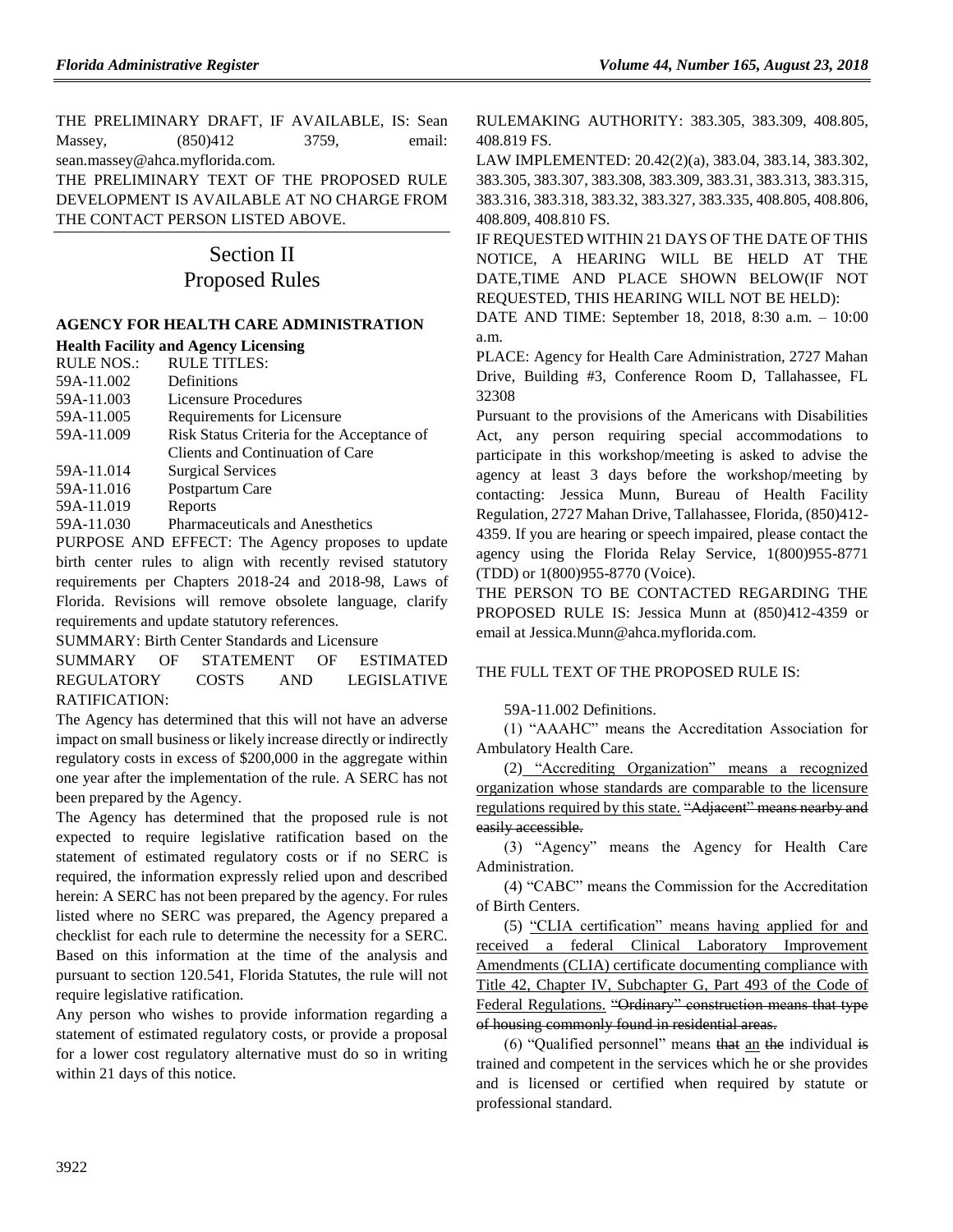Rulemaking Authority 383.309 FS. Law Implemented 383.309 FS. History–New 3-4-85, Formerly 10D-90.02, 10D-90.002, Amended 9- 17-96, 5-15-14, .

59A-11.003 Licensure Procedures.

(1) An applicant or licensee requesting licensure for All persons contemplating the operation of a birth center under the provision of Chapter 383, F.S., shall make application to the Agency on the Health Care Licensing Application, Birth Center, AHCA Form 3130-3001, June 2018 July 2014, which is incorporated by reference, and shall receive a standard or provisional license prior to the acceptance of clients. The form is available at a state at the set of  $\alpha$ [https://www.flrules.org/Gateway/reference.asp?No=Ref-](https://www.flrules.org/Gateway/reference.asp?No=Ref-XXXX)

[XXXX.](https://www.flrules.org/Gateway/reference.asp?No=Ref-XXXX)

[https://www.flrules.org/Gateway/reference.asp?No=Ref-](https://www.flrules.org/Gateway/reference.asp?No=Ref-04594)

[04594](https://www.flrules.org/Gateway/reference.asp?No=Ref-04594) and available from the Agency for Health Care Administration, 2727 Mahan Drive, Mail Stop #31, Tallahassee, Florida 32308, or at the web address at: [http://ahca.myflorida.com/HQAlicensureforms.](http://ahca.myflorida.com/HQAlicensureforms) Applicants for renewal and change during licensure period may submit the Health Care Licensing Online Application, Birth Center, AHCA Form 3130-3001OL, June 2018, incorporated by reference and available at https://www.flrules.org/Gateway/reference.asp?No=Ref-XXXXX. The application forms are also available at http://www.ahca.myflorida.com/HQAlicensureforms or, for online submissions, at:

http://apps.ahca.myflorida.com/SingleSignOnPortal.

(2) Each birth center applying for a license shall be designated by a distinctive name and the name shall not be changed without first notifying the Agency and receiving approval in writing. Duplication of an existing birth center's name is prohibited in new birth centers. The birth center's occupancy permit and in the case of persons applying for a license prior to purchase, where the birth center is licensed under other ownership, a signed agreement to correct physical deficiencies listed in the most recent licensure inspection and the most recent life safety inspection, unless otherwise modified herein, shall accompany the initial application.

(3) In addition to the requirements found in Chapter 408, Part II, F.S., an application for initial licensure shall include proof of compliance with local zoning requirements for the address of record.

(4) In addition to the requirements found in Chapter 408, Part II, F.S., an application for a change of ownership shall include:

(a) Proof of accreditation, if applicable;

(b) A signed agreement with the Agency to correct deficiencies listed in the most recent licensure and life safety inspections; and,

(c) A copy of the closing documents, which must include an effective date and the signatures of both the transferee and the transferor.

 $(5)(3)$  A licensure license fee of \$392.80 per birth center shall accompany the application for an initial, renewal or change of ownership license. licensure. Licensure fees may be annually adjusted as outlined in Section 408.805, F.S. The licensure fee shall be made payable to the Agency for Health Care Administration and is not refundable.

(4) An application for licensure is required when a majority of the ownership or controlling interest of a licensed facility has been transferred or assigned and when a lessee agrees to undertake or provide services to the extent that legal liability for operation of the facility rests with the lessee. The application for a license reflecting such change shall be made at least 60 days but no more than 120 days prior to the date of the sale, transfer, assignment or lease and must meet all application requirements as outlined in Chapter 408, F.S and Chapter 59A-35, F.A.C.

(5) Each license shall be returned to the Agency by the licensee immediately upon change in ownership or classification, suspension, revocation, or voluntary cessation of operations.

(6) A licensee shall notify the Agency of impending voluntary closure of a birth center not less than 30 days prior to such closure. The birth center shall be responsible for advising the licensing agency as to the placement of patients and disposition of medical records.

(7) Upon receipt of a complete application, the Agency shall conduct a survey to determine compliance with Chapters 383 and 408, F.S. and Chapters 59A-11 and 59A-35, F.A.C.

(8) When the applicant and birth center is in compliance with Chapters 383 and 408, F.S. and Chapters 59A-11 and 59A-35, F.A.C., the Agency shall issue a standard license.

Rulemaking Authority 383.305, 383.309, 408.805, 408.819 FS. Law Implemented 383.305, 408.805, 408.806, 408.809, 408.810 FS. History–New 3-4-85, Formerly 10D-90.03, 10D-90.003, Amended 9- 27-94, 2-12-96, 9-17-96, 9-28-14, .

59A-11.005 Requirements for Licensure.

In addition to other requirements specified in these rules, all licensed birth centers shall have at least the following:

(1) A governing body organized under and have written bylaws, rules and regulations, which it reviews at least every two years, denotes dates to indicate time of last review, and revises as necessary and enforces. The governing body bylaws shall state the role and purpose of the birth center, including an organizational chart defining the lines of authority.

(2) A chief executive officer or other similarly titled official to whom the governing body delegates the full-time authority for the operation of the birth center in accordance with the established policy of the governing body;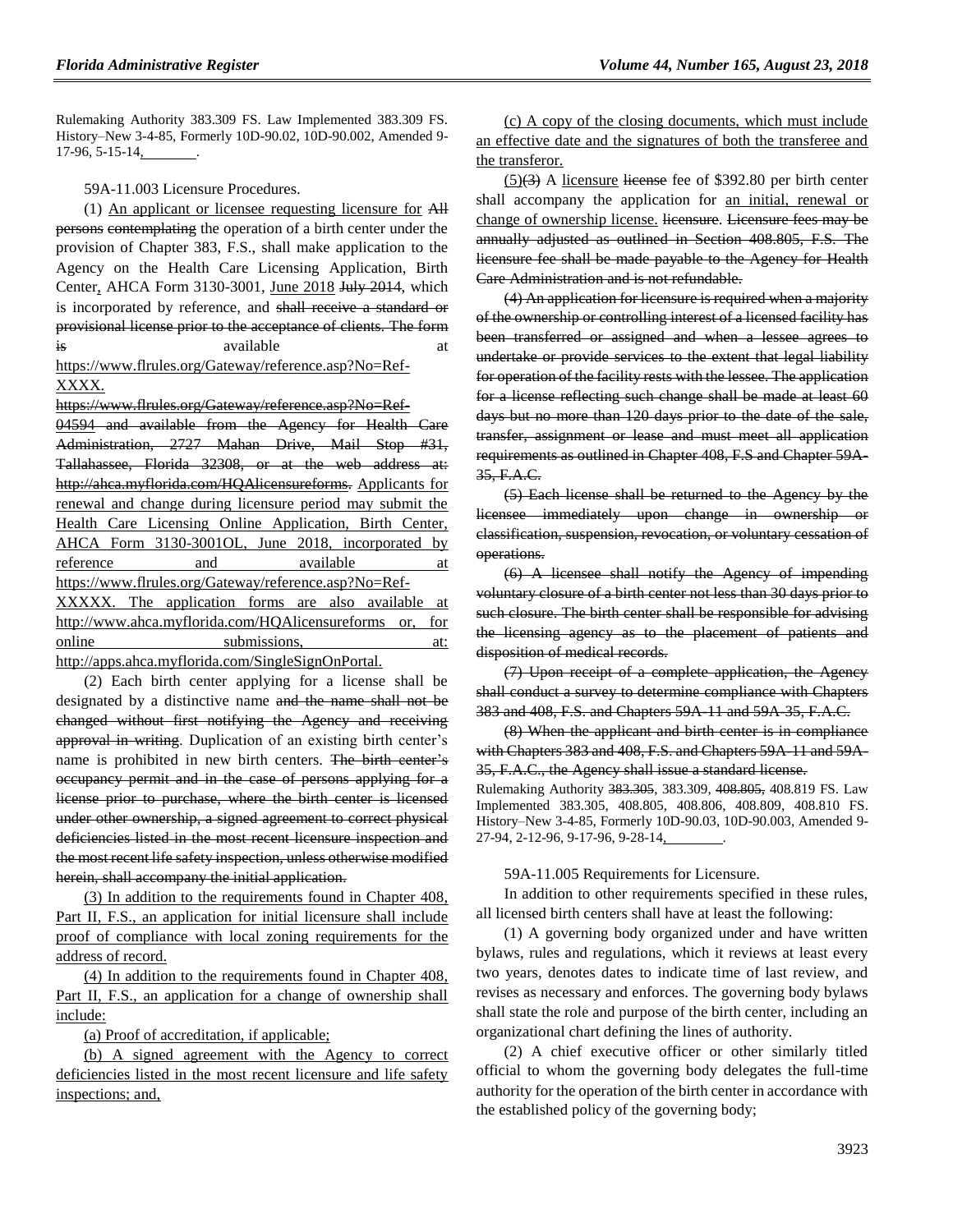(3) An organized clinical staff to which the governing body delegates responsibility for maintaining proper standards of medical and other health care, which responsibilities include:

(a) The clinical staff of the birth center shall be responsible for maintaining quality of care provided to the clients patients by:

1. Having at least one clinical staff member available for every two clients in labor;

2. Having a clinical staff member or qualified personnel available on site during the entire time the client is in the birth center. Services during labor and delivery shall be provided by physicians or by certified nurse midwives or licensed midwives, assisted by at least one other staff member, under protocols developed by the clinical staff and approved by the governing body in accordance with accepted standards of care;

3. Ensuring all qualified personnel and clinical staff of the birth center shall be trained in infant and adult resuscitation. Clinical staff or qualified personnel who have demonstrated ability to perform neonatal resuscitation procedures shall be present during each birth;

4. Maintenance of clinical records describing the history, conditions, treatment and progress of the client patient in sufficient completeness and accuracy to assure transferable comprehension of the case at any time;

5. Clinical record reviews to evaluate the quality of clinical care on the basis of documented evidence;

6. Review of admissions with respect to eligibility, course of pregnancy and outcome, evaluation of services, condition of mother and newborn on discharge, or transfer to other providers; and,

7. Surveillance of infection risk and cases and the promotion of a preventive and corrective program designed to minimize these hazards.

(b) Services of a consultant physician are required in those birth centers which do not have a physician on the clinical staff who is certified or eligible for certification by the American Board of Obstetrics and Gynecology, the American Board of Osteopathic Obstetricians and Gynecologists or has hospital obstetrical privileges.

(c) The responsibilities and functions of the consultant shall be specifically described in the policy and procedure manual and the client patient care protocols.

(d) The governing body shall maintain in writing a consultation agreement, signed within the current license year, with each consultant who agrees to provide advice and services to the birth center as requested.

(e) Any facility which as of June 15, 1984, has an agreement with a consultant who is licensed pursuant to Chapters 458 or 459, F.S., but who is not practicing obstetrics, shall be exempt from the provisions of Chapter 383, F.S., requiring that the consultant be certified or eligible for certification by the American Board of Obstetrics and Gynecology, the American Board of Osteopathic Obstetricians and Gynecologists or has hospital obstetrical privileges.

(4) The birth center shall have a defined client record system, policies and procedures which provide for identification, security, confidentiality, control, retrieval, and preservation of client care data and information. A current and complete clinical record for each client patient accepted for care in the birth center shall include at a minimum, the following data:

(a) Identifying information including client's name, address and telephone number;

(b) Initial history and physical examination including laboratory findings and dates;

(c) Obstetrical risk assessments and pre-term labor risk assessments including the dates of the assessments;

(d) The dates and topics of the educational sessions attended;

(e) The date and time of the onset of labor;

(f) The course of labor including all pertinent examinations and findings;

(g) The exact date and time of birth, the presenting part, the sex of the newborn, the numerical order of birth in the event of more than one newborn, to include filing of the birth certificate, and the Apgar score at one minute and five minutes;

(h) Time of expulsion and condition of placenta;

(i) All treatments rendered to the mother and newborn including prescribing prescriptions, the time, type, and dose of eye prophylaxis;

(j) Copy of the metabolic Metobolic screening report;

(k) Condition of the mother and newborn including any complications and action taken;

(l) All medical consultations relevant to the client specifically;

(m) Referrals for medical care and transfers to hospitals including that information germane to the circumstances;

(n) Examinations of the newborn and postpartum mother; and,

(o) Information and iInstructions given to the client regarding postpartum care as outlined in Rule 59A-11.016, F.A.C., family planning, care of the newborn, arrangements for metabolic testing, immunizations, and follow-up pediatric care.

1. All entries shall be dated and signed by the attending clinical staff members.

2. The clinical record is confidential and shall not be released without the written consent of the client except under the following conditions:

a. When the client is transferred to another source of care; and,

b. For audit by the agency during licensure inspection or complaint investigation.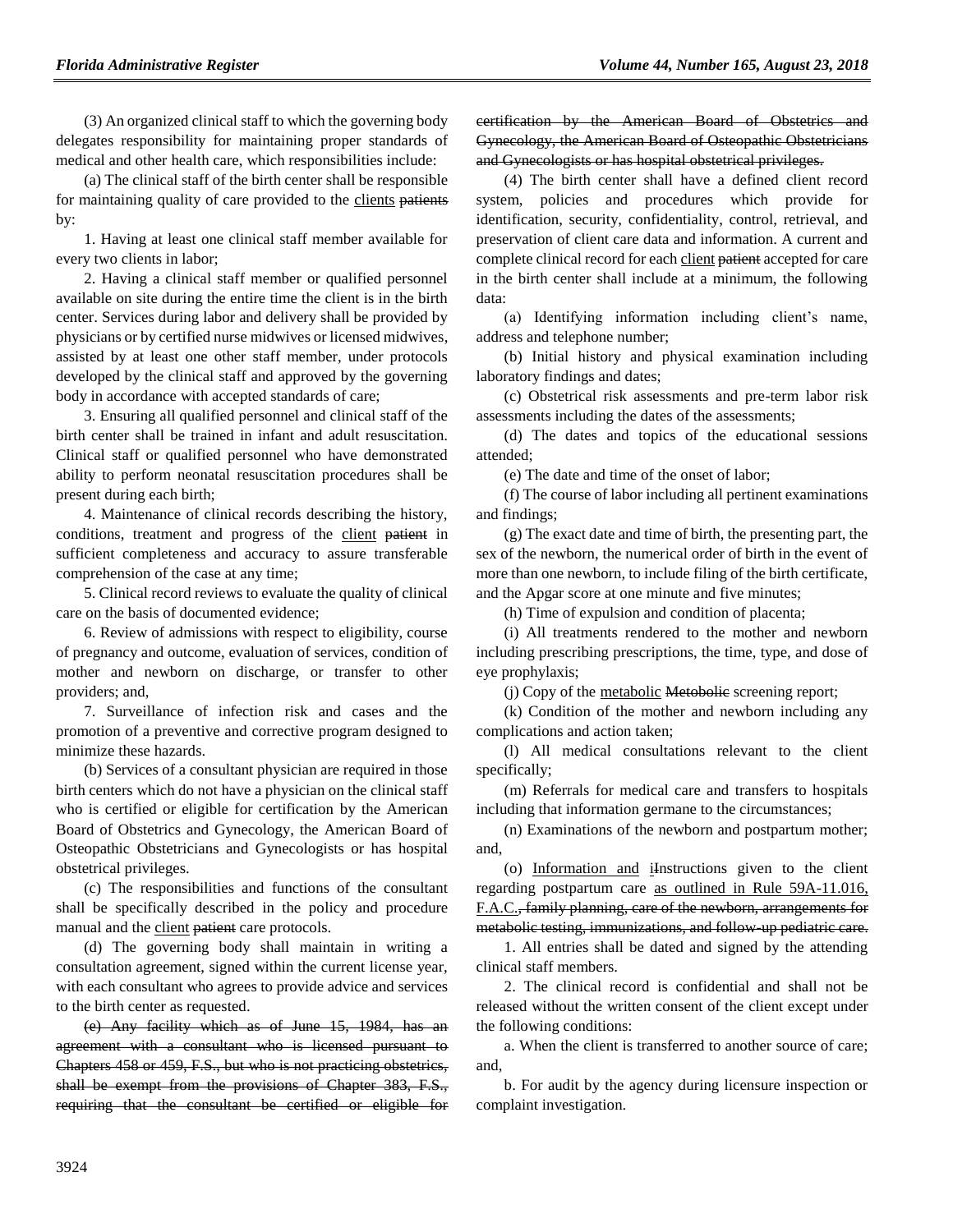3. The clinical records shall be kept on file for a minimum of seven years from the date of last entry.

4. The clinical record shall be immediately available at the time of the client's admission to the birth center in labor and to the practitioner or hospital when the client is transferred.

(5) A policy requiring that all clients patients be accepted on the authority of and under the care of a member of the organized clinical staff;

(6) A procedure for providing care and transfer in an emergency;

(a) The birth center shall have a written protocol which shall include at a minimum:

1. The name, address, telephone numbers and contact persons of the licensed ambulance service, the hospital licensed to provide emergency obstetrical and neonatal services, and other hospitals in the vicinity;

2. The conditions specified in the arrangements between the birth center and the ambulance service and the hospital, including financial responsibility for services rendered; and,

3. Criteria to determine risk status which require medical consultation or transfer to a hospital of the newborn or the mother for any conditions such as:

a. Premature labor, meaning labor occurring at less than 37 weeks gestation;

b. Estimated fetal weight less than 2,500 grams or greater than 4,000 grams;

c. Hypertension;

d. Pre-eclampsia;

e. Failure to progress in labor;

f. Evidence of an infectious process;

g. Premature rupture of the membranes, meaning rupture occurring more than 12 hours before onset of active labor;

h. Suspected placenta praevia or abruptio;

i. Non-vertex presentation;

j. Hemorrhage of greater than 500 cc of blood;

k. Anemia consisting of less than 10 grams of hemoglobin per 100 milliliters of blood or 30 percent hematocrit;

1. Persistent fetal tachycardia (heart rate more than 160 beats per minute), repetitive fetal bradycardia (heart beat less than 120 beats per minute) or undiagnosed abnormalities of the fetal heart tones; and,

m. Persistent hypothermia in the newborn.

4. Criteria to determine risk status which require immediate emergency transfer to a hospital of the newborn or mother for any condition such as:

- a. Prolapsed cord;
- b. Uncontrolled hemorrhage;
- c. Placenta abruptio;

d. Convulsions;

e. Major anomaly of the newborn;

f. Apgar score four or less at five minutes;

g. Fetal heart rate of 90 or less beats per minute for three minutes;

h. Thick meconium staining;

i. Respiratory distress in the newborn; and,

j. Weight less than 2,000 grams.

5. The criteria and protocols for transfer shall be readily accessible to clinical staff members at all times.

(b) The names and telephone numbers of the ambulance service, neonatal transport service, and hospital shall be clearly posted at each telephone in the birth center.

(c) A written report of the transfer shall be documented and available for quality assurance review and agency inspection. The report shall include:

1. The client's name;

2. The date of the event;

3. The reason for transfer;

4. The provider and mode of transportation to the hospital;

5. The exact time of the initial call, any subsequent calls;

6. Arrival of the emergency personnel;

7. Departure of the client;

8. Arrival at the hospital;

9. Name of the hospital;

10. Initiation of emergency medical services;

11. The condition of the client at the time of transfer; and,

12. Any information regarding the medical care of the client and outcome.

(d) The clinical staff, consultants, and governing body shall review and evaluate the criteria, protocols, and emergency transfer reports annually. The findings of the evaluation shall be documented.

(7) A method and policy for infection control.

(a) There shall be an Infection Control Committee, composed of the clinical staff and consultants, delegated responsibility for developing and maintaining current written policies and procedures for the prevention, control and investigation of infection in the birth center, and for assuring the effectiveness of current procedural techniques.

(b) There shall be current written policies and procedures to assure, define, and validate infection control for any of the following subjects and areas:

- 1. Medical asepsis;
- 2. Surgical asepsis;

3. Sterilization and disinfection;

4. Housekeeping;

5. Clean and soiled utility areas;

6. Linen;

7. Traffic flow patterns;

8. Staff health status requirements;

9. Infection control inservice education for all personnel;

10. Recording and reporting of all potential infections;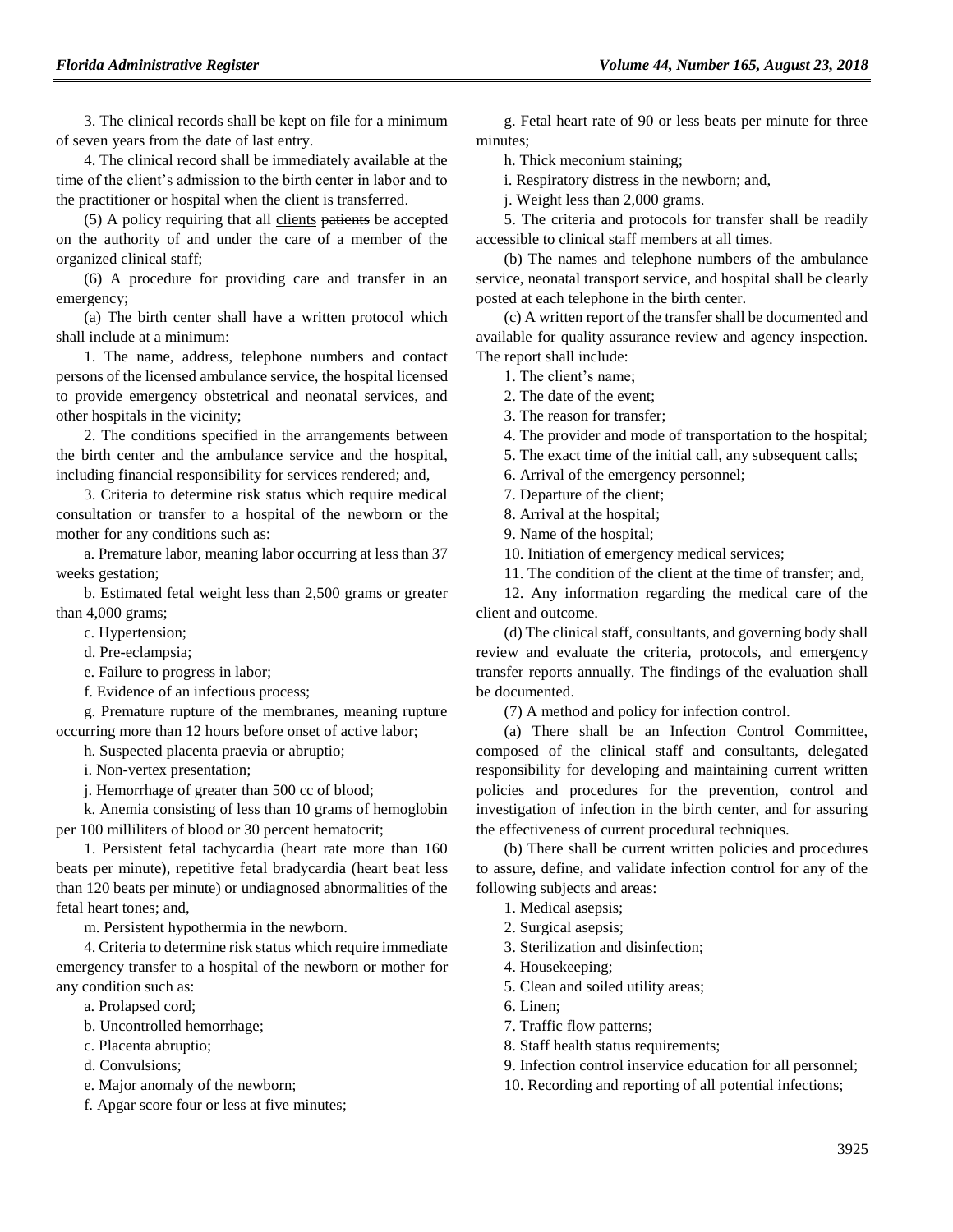11. Bacteriological testing of potential infections, recording results and reporting to Infection Control Committee;

12. Management of clients with specific or suspected infections;

13. Postpartum follow-up system; and,

14. Reporting of notifiable communicable disease in an infectious stage.

(8) An ongoing program to enhance the quality of client patient care and review the appropriateness of utilization of services. To ensure the program is effective, the following will be accomplished:

(a) An interdisciplinary committee shall be appointed to do periodic quality assurance review. Two members of the committee shall have clinical expertise in maternal-infant care such as a physician or registered nurse. All members of the committee will be health care providers who are involved in the care or treatment of the clients patients being audited.

(b) Clinical records shall be audited by the clinical staff at least every three months and a sample audited by the quality assurance committee at least every six months. The audit shall evaluate the following:

1. Initial history, physical examination, risk assessments and laboratory tests;

2. Documentation of clinical observations, examinations and treatments;

3. Evidence that appropriate actions have been taken in response to clinical findings;

4. Counseling, education, consultation, and referral activities are recorded;

5. Consent forms are signed as required by subsections 59A-11.010(2), (3), F.A.C.; and,

6. All entries are legible, dated, and signed.

(c) The quality assurance committee shall analyze the incidence of maternal and perinatal morbidity and mortality, obstetrical risk assessments, pre-term labor risk assessments, consultants' referrals and outcomes, and transfers of care and outcomes.

(9) Laboratory testing may be provided onsite by qualified birth center staff or by written agreement with a laboratory that holds the appropriate federal Clinical Laboratory Improvement Amendments (CLIA) certificate. The birth center must maintain CLIA certification in order for staff to perform the laboratory tests required by this rule.

Rulemaking Authority 383.309 FS. Law Implemented 20.42(2)(a), 383.302, 383.307, 383.308, 383.309, 383.313, 383.315, 383.316, 383.318, 383.32, 383.327, 383.335 FS. History–New 3-4-85, Formerly 10D-90.05, 10D-90.005, Amended 2-12-96, 9-17-96,

59A-11.009 Risk Status Criteria for the Acceptance of Clients and Continuation of Care.

(1) Birth center clients are limited to those women who are initially determined to be at low maternity risk and who are evaluated regularly throughout pregnancy to assure that they remain at low risk for a poor pregnancy outcome.

(2) Each birth center shall establish a written risk assessment system which shall be a part of the policy and procedure manual. The individual risk assessment shall be included in the client's clinical record.

(3) The general health status and risk assessment shall be determined by a physician, certified nurse midwife, licensed midwife, licensed physician assistant or advanced practice registered nurse practitioner after obtaining a detailed medical history, performing a physical examination, and taking into account family circumstances and other social and psychological factors.

(4) The following criteria shall be used as a minimum baseline upon which the risk status of clients shall be determined. These criteria shall be applied to all clients prior to acceptance for birth center services and throughout the pregnancy for continuation of services. Clients with any of the following risk factors shall be referred to a physician for continuing maternity care and hospital delivery:

(a) Age limits to be determined on an individual basis.

(b) Major medical problems including but not limited to:

1. Chronic hypertension, heart disease, or pulmonary embolus;

2. Congenital heart defects assessed as pathological by a cardiologist, placing mother and/or fetus at risk;

3. Severe renal disease;

4. Drug addiction or required use of anticonvulsant drugs;

5. Diabetes mellitus or thyroid disease which is not maintained in a euthyroid state, or

6. Bleeding disorder or hemolytic disease.

(c) Previous history of significant obstetrical complications, including, but not limited to:

1. Rh sensitization;

2. Previous uterine wall surgery including Caesarean section;

- 3. Seven or more term pregnancies;
- 4. Previous placenta abruptio.
- (d) Significant signs or symptoms of:
- 1. Hypertension;
- 2. Preeclampsia;
- 3. Poly or oligo hydramnios;
- 4. Abruptio placenta;
- 5. Chorioamnionitis;
- 6. Severe fetal anomalies;
- 7. Multiple gestation;
- 8. Intrauterine growth restriction;
- 9. Non-reassuring fetal status;
- 10. Alcoholism or drug addiction;
- 11. Thrombophlebitis, or
- 12. Pyelonephritis.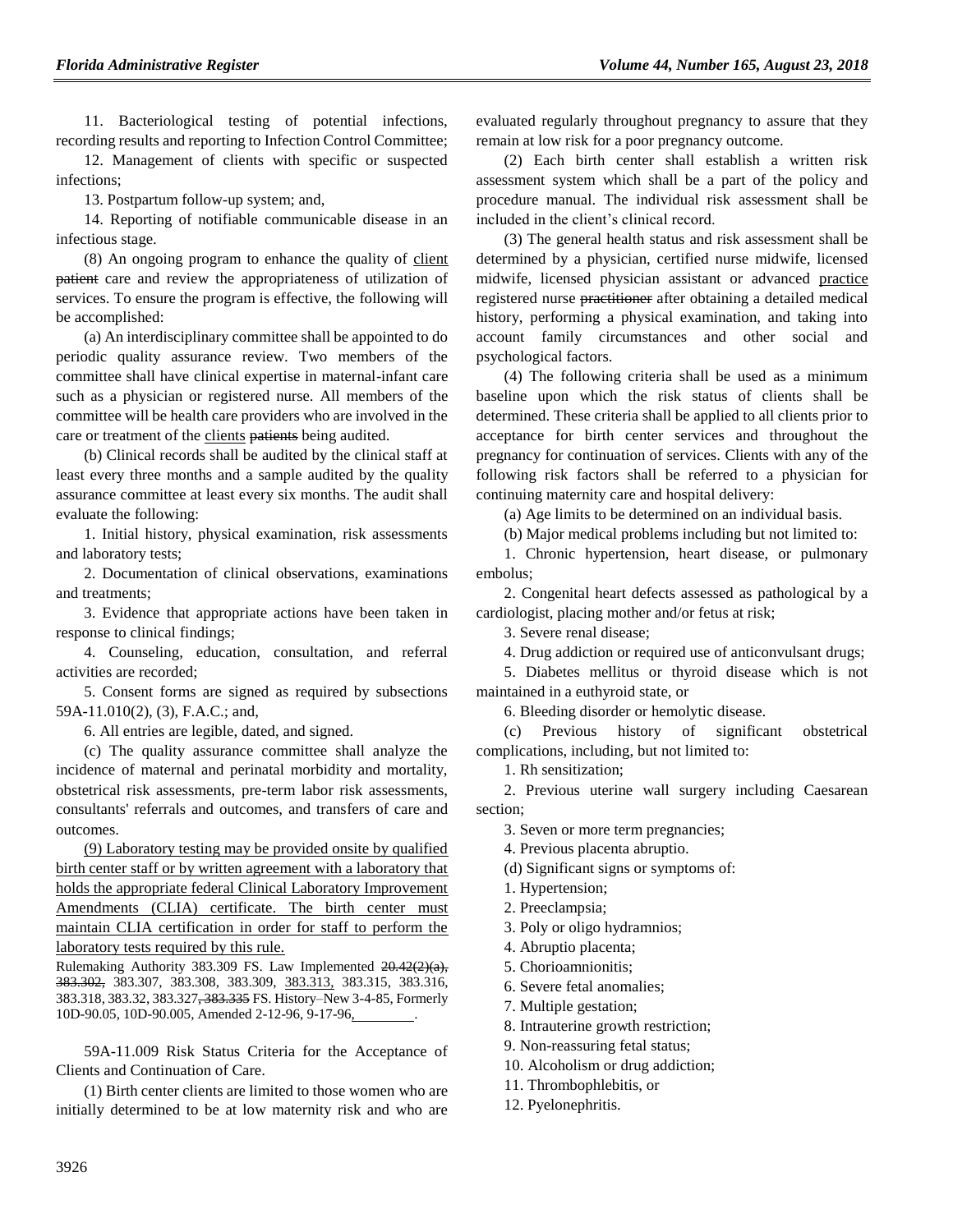(5) With the exception of those facilities exempted under Section 383.335, F.S., Acceptance acceptance for and continuation of care throughout pregnancy and labor is limited to those women for whom it is appropriate to give birth in a setting where anesthesia is limited to local infiltration of the perineum or a pudendal block and where analgesia is limited. Rulemaking Authority 383.309 FS. Law Implemented 383.309, 383.31, 383.335 FS. History–New 3-4-85, Formerly 10D-90.09, Amended 7-20-92, Formerly 10D-90.009, Amended 2-21-17, .

59A-11.014 Surgical Services.

No surgical procedures shall be performed except episiotomy, repair of episiotomy or laceration, or circumcision except in those birth centers exempted pursuant to Section 383.335, F.S. Rulemaking Authority 383.309 FS. Law Implemented 383.313 FS. History–New 3-4-85, Formerly 10D-90.14, 10D-90.014.

59A-11.016 Postpartum Care.

(1) A cord blood sample shall be secured for laboratory testing for type, Rh determination, and direct Coombs test when the mother is Rh negative.

(2) The newborn shall be weighed, measured, inspected for abnormalities and examined for complications. An identification tape shall be placed on the newborn if more than one newborn is at the center at the same time.

(3) One half milligram of Vitamin K shall be administered to the newborn within 24 hours after birth. If no one on the birth center staff is licensed to administer this medication, the parents shall be instructed to take the infant to a private physician or clinic for the injection.

(4) The newborn shall be referred to physician or hospital care if the following conditions occur:

(a) Low birthweight (under 2500 grams);

(b) Apgar score of six or less at five minutes;

(c) Signs of pre or post maturity;

(d) Jaundice;

(e) Persistent hypothermia consisting of a body temperature of less than 97 degrees Fahrenheit for more than two hours after birth;

(f) Respiratory difficulties;

(g) Major congenital anomalies;

(h) Exaggerated tremors; and,

(i) Any other condition requiring medical care.

(5) The condition of the mother shall be monitored frequently to detect signs of hemorrhage, or other complications, requiring prompt transfer to a physician or hospital.

(6) The mother and infant shall be discharged from the birth center within 24 hours after the birth occurs except under the following conditions:

(a) The mother is in a deep sleep when the 24 hour period is completed. In this case the mother shall be discharged as soon after waking as feasible; or

(b) The 24 hour period is completed during the middle of the night.

(7) If the mother, or infant, is retained at the birth center longer than 24 hours after birth, except as identified in paragraphs  $59A-11.016(6)(a)$  and (b), F.A.C., a report shall be filed with the local county public health unit within 48 hours after the birth describing the circumstances and reasons for the decision.

(8) A postpartum examination shall be performed within 72 hours after delivery and at approximately four to six weeks after delivery.

(a) The examination within 72 hours shall include at a minimum:

1. Interval history;

2. Mental health screening;

3.2. Blood pressure measurement; and,

4.3. Observation of the breasts, perineum and abdomen.

(b) The examination at four to six weeks shall include all of the above and also:

1. Weight;

2. Hemoglobin or hematocrit; and,

3. Bi-manual pelvic examination.

(9) The mother shall be counseled regarding breast feeding, perineal care, family planning, signs of common complications, postpartum depression including the provision of the telephone number of the Family Health Line operated pursuant to Section 383.011, F.S., activities and exercises, sex relations, care and feeding of the newborn, and changing family relationships.

(10) The metabolic screening test shall be performed on the newborn in accordance with Section 383.14, F.S.

(11) The parents shall be referred to providers of pediatric care and instructed about immunization.

(12) If complications in the mother or newborn occur during the postpartum period, a consultation or referral shall be made to the appropriate source of secondary or tertiary care.

(13) If the mother refuses to permit eye prophylaxis on account of religious beliefs contrary to the use of drugs, Vitamin K injection, or metabolic screening test, a waiver indicating this decision shall be signed by the mother, witnessed by a clinical staff member, and filed with the clinical record.

(14) The Healthy Start Postnatal Screening Instrument, shall be offered as specified in Rule 64C-7.008, F.A.C.

Rulemaking Authority 383.309, 408.819 FS. Law Implemented  $20.42(2)(a)$ ,  $383.04$ ,  $383.14$ ,  $383.318$  FS. History–New 3-4-85, Formerly 10D-90.16, 10D-90.016, Amended 9-27-94, 2-12- 96,\_\_\_\_\_\_.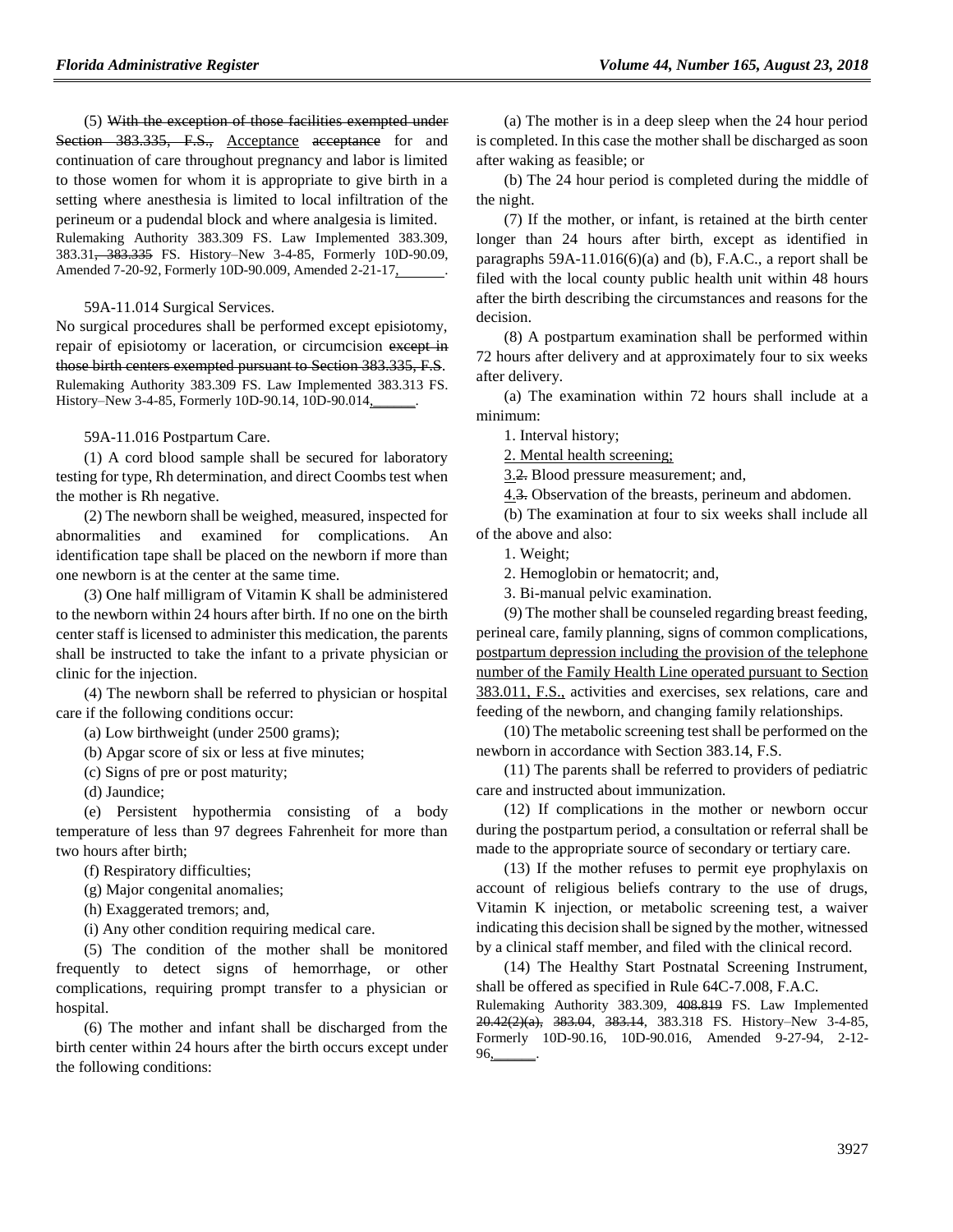59A-11.019 Reports.

Each birth center shall submit a Birth Center Annual Report on AHCA Form 3130-3004OL, XXXXX 2018 3130-3004, February 2015, which is incorporated by reference. The form is only accepted electronically and is available at: [https://apps.ahca.myflorida.com/SingleSignOnPortal/Login.as](https://apps.ahca.myflorida.com/SingleSignOnPortal/Login.aspx) [px.](https://apps.ahca.myflorida.com/SingleSignOnPortal/Login.aspx) http://www.flrules.org/Gateway/reference.asp?No=Ref-06268 A copy of the form can also be found at: [http://www.flrules.org/Gateway/reference.asp?No=Ref-](http://www.flrules.org/Gateway/reference.asp?No=Ref-XXXX)[XXXX](http://www.flrules.org/Gateway/reference.asp?No=Ref-XXXX) and available from the Agency for Health Care Administration, 2727 Mahan Drive, Mail Stop 31, Tallahassee, Florida 32308, or at the web address at: http://ahca.myflorida.com/HQAlicensureforms. The report shall include a summary of client information for the period from July 1 of the previous year to June 30 of the current year. The report shall be due July 30th each year. Failure to submit this report so that it is timely received by the Agency will result in an administrative fine being imposed pursuant to Section 383.33, F.S.

Rulemaking Authority 383.309 FS. Law Implemented 383.327 FS. History–New 3-4-85, Formerly 10D-90.19, 10D-90.019, Amended 9- 27-94, 2-12-96, 3-16-16, .

59A-11.030 Pharmaceuticals and Anesthetics.

(1) There shall be written prescriptions or protocols signed by a practitioner legally authorized to prescribe for all drugs administered to clients within the birth center. Systemic analgesics and local anesthetics may be administered under the following conditions:

(a) The clinical staff member who administers the systemic analgesic or local anesthetic is legally authorized to do so and shall be present in the birth center during the use of intravenous analgesics;

(b) The dosage and drugs are specifically noted in the protocols for clinical services; and,

(c) The use of such drugs is in conformance with the policies and procedures of the birth center.

(2) General and conduction anesthesia shall not be administered at birth centers. except in those birth centers exempted from restrictions pursuant to Section 383.335, F.S., and only when the following conditions are met:

(a) The anesthesia service shall have written policies and procedures that are approved by the governing body and clinical staff, are reviewed annually, signed and dated at the time of review, revised and enforced as necessary;

(b) A qualified anesthesiologist or certified registered nurse anesthetist designated by the governing body shall be responsible for coordinating the functions, equipment, and supplies of the service;

(c) All general anesthesia shall be administered by an anesthesiologist or certified registered nurse anesthetist;

(d) A physician shall be present in the birth center during the anesthesia and post-anesthesia recovery period until the client is fully alert;

(e) Prior to the administration of anesthesia, the patient's condition shall be assessed;

(f) The responsibilities and qualifications of all anesthesia personnel, including physician, nurse anesthetists and all other trainees, must be defined in a policy statement, job description, or other appropriate document; and,

(g) Anesthetic safety regulations shall be developed, posted and enforced. Such regulations shall include at least the following requirements:

1. All operating room electrical and anesthesia equipment shall be inspected on no less than a quarterly basis, and a written record of the results and corrective actions shall be maintained;

2. Flammable anesthetic agents shall not be employed in birth centers;

3. Each anesthetizing location shall be identified by a prominently posted permanent sign that clearly states that the anesthetizing location is not approved for flammable anesthetic agents;

4. Electrical equipment in anesthetizing areas shall be on an audiovisual line isolation monitor, with the exception of radiological equipment and fixed lighting more than five feet above the floor;

5. Each anesthetic gas machine shall have a pin-index system, a fail-safe mechanism, a minimum oxygen flow safety device which will prevent administration of less than 25% percent oxygen and less than 300 milliliters per minute oxygen flow, and an in-line oxygen monitor; and,

6. All reusable anesthesia equipment in direct contact with the patient shall be cleaned or sterilized as appropriate after each use;

7. At a minimum, the following monitors shall be applied to all patients receiving conduction or general anesthesia:

a. Precordiol or esophageal stethoscope;

b. Blood pressure cuff;

c. Electrocardiogram;

d. Continuous temperature device; and,

e. Inspired oxygen concentration.

(3) There shall be policies and procedures addressing the receiving, transcribing, and implementing of orders for administration of drugs.

(4) Written policies shall be established addressing the type and intended use of any drug to be used by clients patients within the facility.

(5) Anesthetic agents other than systemic analgesics and local anesthetics for pudendal blocks shall not be used.

(6) Drugs shall be administered only by personnel or clinical staff licensed to administer drugs.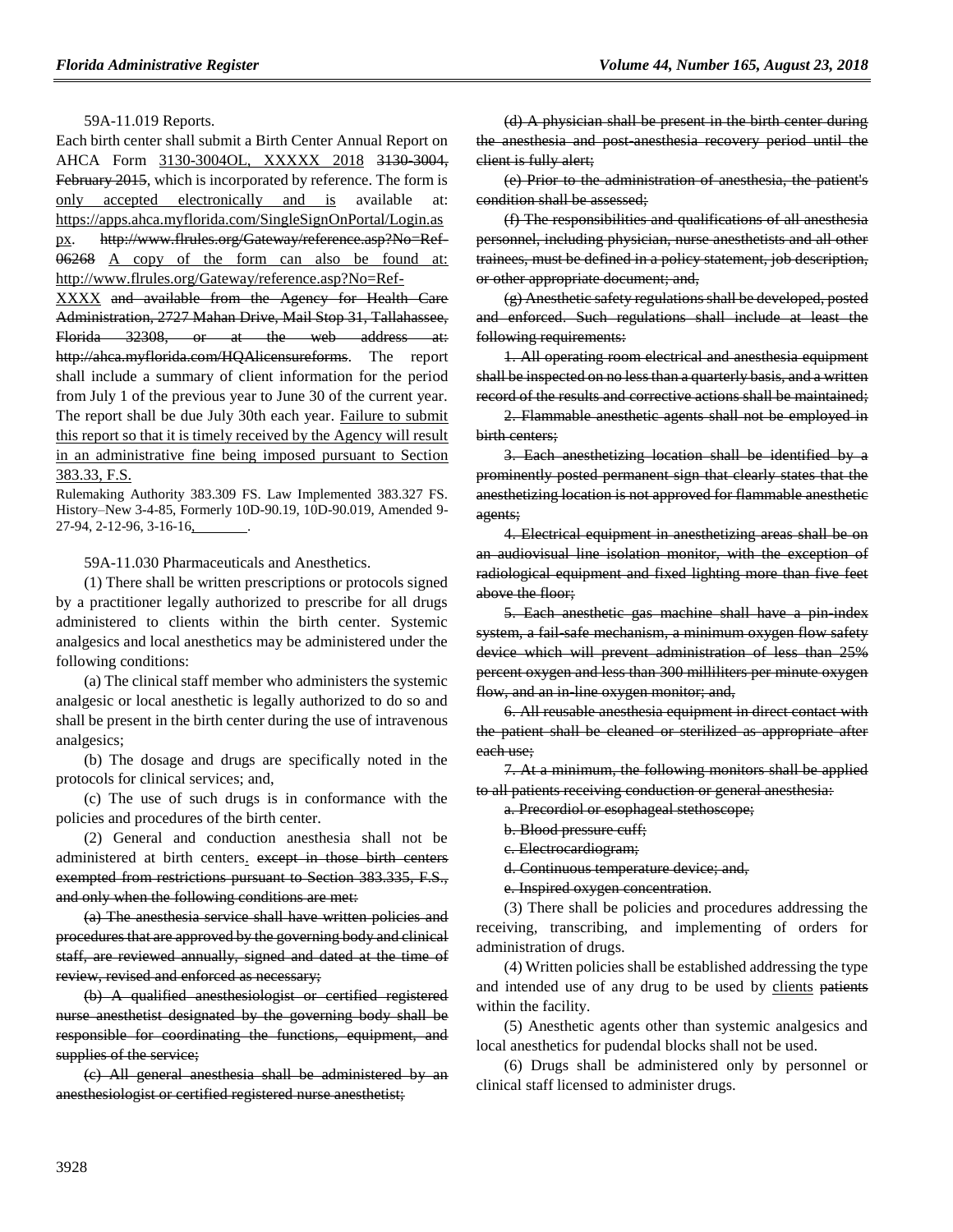(7) Drugs, medications, and chemicals kept anywhere in the center shall be handled pursuant to Chapters 465 and 499, F.S., and rules promulgated thereunder.

(8) Drugs, chemicals, and medications shall be stored and secured in specifically designated cabinets, closets, drawers, or storerooms and made accessible only to authorized persons pursuant to the provisions in Chapters 465 and 499, F.S., and rules promulgated thereunder.

(9) Poisonous chemicals, caustic materials, or drugs shall show appropriate warning or poison labels and shall be stored separately from other drugs. Drugs for external use shall be separated from drugs for internal use.

Rulemaking Authority 383.309 FS. Law Implemented 383.308, 383.309, 383.313, 383.335, 465, 499 FS. History–New 3-4-85, Formerly 10D-90.30, 10D-90.030, Amended 9-17-96, .

NAME OF PERSON ORIGINATING PROPOSED RULE: Jessica Munn

NAME OF AGENCY HEAD WHO APPROVED THE PROPOSED RULE: Justin M. Senior

DATE PROPOSED RULE APPROVED BY AGENCY HEAD: 08/14/2018

DATE NOTICE OF PROPOSED RULE DEVELOPMENT PUBLISHED IN FAR: 06/19/2018

> Section III Notice of Changes, Corrections and Withdrawals

#### **[DEPARTMENT OF EDUCATION](https://www.flrules.org/gateway/department.asp?id=6)**

**[Florida's Office of Early Learning](https://www.flrules.org/gateway/organization.asp?id=1044)** RULE NO.: RULE TITLE: [6M-4.741](https://www.flrules.org/gateway/ruleNo.asp?id=6M-4.741) Program Assessment Threshold Requirements for the School Readiness Program NOTICE OF CORRECTION

Notice is hereby given that the following correction has been made to the proposed rule in Vol. 44 No. 164, August 22, 2018 issue of the Florida Administrative Register. In the text of the body of Notice of Proposed Rulemaking, the title to rule 6M-4.741, F.A.C. inadvertently omitted the word threshold. The correct title of the rule is Program Assessment Threshold Requirements for the School Readiness Program.

### **[DEPARTMENT OF HEALTH](https://www.flrules.org/gateway/department.asp?id=64)**

#### **[Board of Orthotists and Prosthetists](https://www.flrules.org/gateway/organization.asp?id=305)**

RULE NO.: RULE TITLE:

[64B14-4.003](https://www.flrules.org/gateway/ruleNo.asp?id=64B14-4.003) Documentation of Eligibility for Licensure NOTICE OF CHANGE

Notice is hereby given that the following changes have been made to the proposed rule in accordance with subparagraph 120.54(3)(d)1., F.S., published in Vol. 44 No. 32, February 15, 2018 issue of the Florida Administrative Register.

THE TEXT OF THE PROPOSED RULE WILL NOW READ: 64B14-4.003 Documentation of Eligibility for Licensure.

(1) In order to establish eligibility for licensure as an orthotist, or prosthetist, orthotic fitter, orthotic fitter assistant, or pedorthist under Section  $468.803(5)(a)$ , or (b), (c), (d) or (e), F.S., the applicant must submit an Application for Licensure, form DH-MQA 1132, 08/2017, herein incorporated by reference, which is available at https://www.flrules.org/Gateway/reference.asp?No=Refor at the Board's website http://floridasorthotistsprosthetists.gov/, and provide: (a) through (f) No change.

(2) through (4) No change.

Rulemaking Authority 468.802 FS. Law Implemented 456.013(1), (7), 456.0635, 468.803 FS. History–New 12-10-98, Amended 11-11-02, 11-1-05, 9-21-06, 4-19-09, 4-12-10, Amended 6-19-12, 11-13-12, 6-  $10-13, 3-5-15,$ 

# Section IV Emergency Rules

# NONE

# Section V Petitions and Dispositions Regarding Rule Variance or Waiver

[DEPARTMENT OF EDUCATION](https://www.flrules.org/gateway/department.asp?id=6)

[State Board of Education](https://www.flrules.org/gateway/organization.asp?id=195)

RULE NO.: RULE TITLE:

[6A-2.0040](https://www.flrules.org/gateway/ruleNo.asp?id=6A-2.0040) Sanitation Standards in K-12 Private Schools

The Department of Education hereby gives notice:

that on July 26, 2018, the Office of the Clerk for the Department of Education, received a Petition for Variance from subsection 6A-2.0040(7), F.A.C., Sanitation Standards in K-12 Private Schools. The petition, dated July 25, 2018, requests a variance permitting the school to provide drinking water for students in a format other than the slant jet type drinking fountains prescribed by rule. The Petitioner is the Flagler Beach Montessori School, located in Bunnell, Florida.

Notice of the petition was published in Vol. 44, No. 151, F.A.R, on August 3, 2016. Having received no public comment on the petition, the order on this petition was executed on August 21, 2018. After a complete review of the petition, the Department finds that the rule, as applied, will create a financial hardship for Petitioner. The Department further finds that Petitioner's proposed alternative scheme would adequately address the concerns and purpose set forth by the rule's underlying statutes.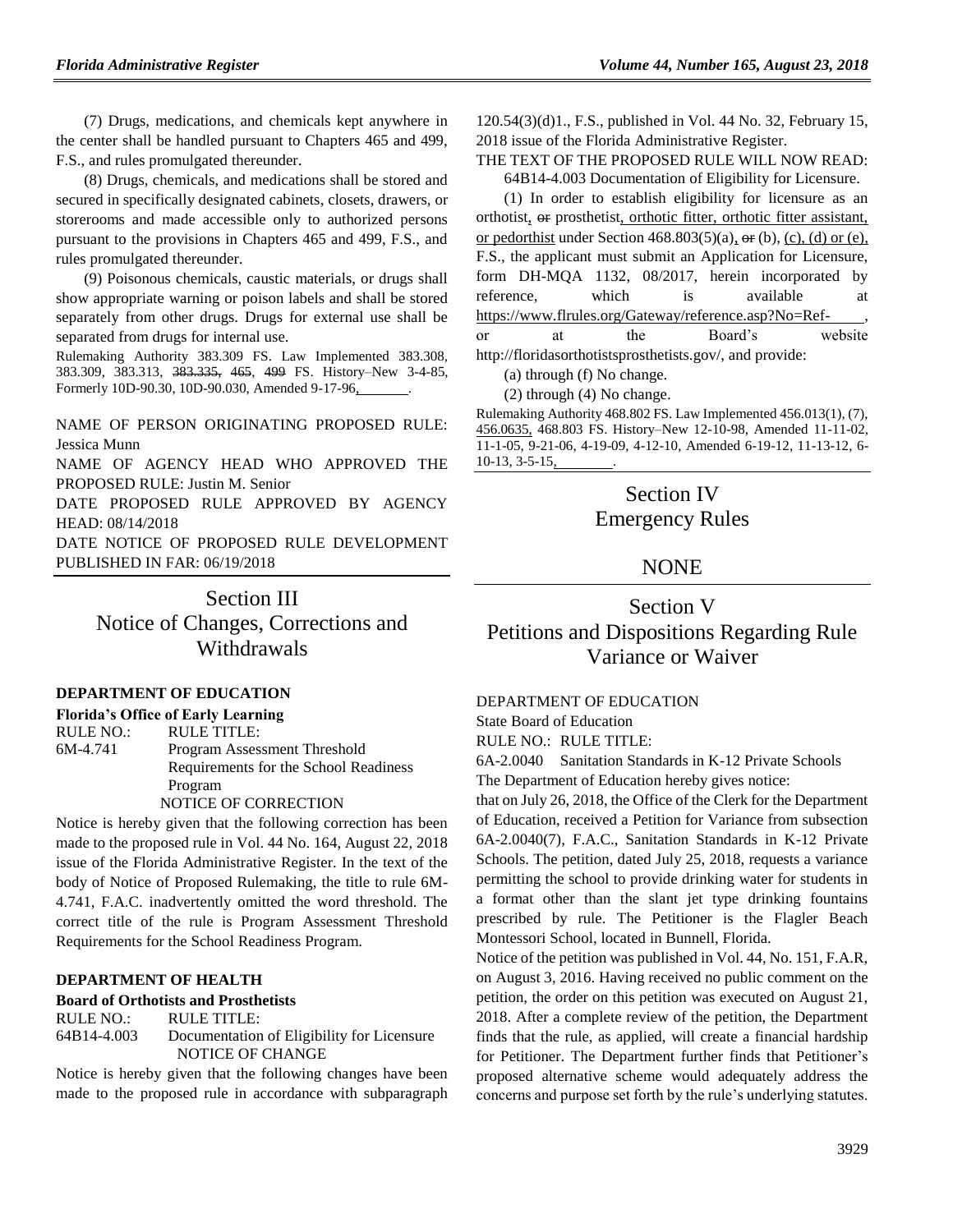Petitioner shall strictly adhere to the operating procedures outlined and adopted by the order, and shall maintain a copy at its location during all periods of operation.

A copy of the Order or additional information may be obtained by contacting: Chris Emerson, Agency Clerk, Department of Education, 325 West Gaines St., Tallahassee, FL 32399 or email: christian.emerson@fldoe.org.

### [WATER MANAGEMENT DISTRICTS](https://www.flrules.org/gateway/department.asp?id=40)

[Southwest Florida Water Management District](https://www.flrules.org/gateway/organization.asp?id=123)

RULE NO.: RULE TITLE:

[40D-22.201](https://www.flrules.org/gateway/ruleNo.asp?id=40D-22.201) Year-Round Water Conservation Measures

The Southwest Florida Water Management District hereby gives notice:

that on August 22, 2018, it has issued an order granting a variance.

Petitioner's Name: Savannah Landings HOA – File Tracking No. 18-4286

Date Petition Filed: July 9, 2018

Rule No.: 40D-22.201, F.A.C.

Nature of the rule for which variance or waiver was sought: Lawn and landscape irrigation

Date Petition Published in the Florida Administrative Register: July 17, 2018

General Basis for Agency Decision: Petitioner demonstrated substantial hardship and proposed an alternative means of achieving the purpose of the statute implemented by the rule.

A copy of the Order or additional information may be obtained by contacting: Lois Sorensen, 7601 US Highway 301, Tampa, Florida 33637, 1(813)985-7481, ext. 2298, water.variances@watermatters.org. (J2018024-2)

[DEPARTMENT OF BUSINESS AND PROFESSIONAL](https://www.flrules.org/gateway/department.asp?id=61)  [REGULATION](https://www.flrules.org/gateway/department.asp?id=61)

[Board of Accountancy](https://www.flrules.org/gateway/organization.asp?id=280)

RULE NO.: RULE TITLE:

[61H1-28.0052](https://www.flrules.org/gateway/ruleNo.asp?id=61H1-28.0052) Number of Sittings, and Granting of Credit, Release of Grades and Completion of Examination, Transition Rules

NOTICE IS HEREBY GIVEN that on August 20, 2018, the Board of Accountancy, received a petition for variance or waiver filed by Nataliya Tyutyunyk, seeking a variance or waiver of paragraph 61H1-28.0052(1)(b), F.A.C., that requires candidates to pass all four test sections of the CPA Examination within a rolling eighteen-month period, which begins on the NASBA grade release date for the first test section(s) passed.

A copy of the Petition for Variance or Waiver may be obtained

by contacting: Veloria Kelly, Division Director, Board of Accountancy, 240 NW 76th Dr., Suite A, Gainesville, Florida 32607. Comments on this petition should be filed with the Board of Accountancy within 14 days of publication of this notice.

# [DEPARTMENT OF HEALTH](https://www.flrules.org/gateway/department.asp?id=64)

[Board of Medicine](https://www.flrules.org/gateway/organization.asp?id=331) RULE NO.: RULE TITLE:

[64B8-52.003](https://www.flrules.org/gateway/ruleNo.asp?id=64B8-52.003) Procedure for Approval of Attendance at Continuing Education Courses

The Board of Medicine hereby gives notice:

that on August 21, 2018, an Order was filed on the Petition for Waiver or Variance. The Petition for Waiver or Variance was filed by Jessica Cooper on June 25, 2018, seeking a waiver or variance from Rule 64B8-52.003, F.A.C., with regard to the restriction on the number of continuing education hours which may be completed via home study. The Notice was published in Volume 44, No. 128, of the Florida Administrative Register, on July 2, 2018. The Board, at its meeting held on August 3, 2018, voted to deny the waiver, finding that the Petitioner failed to demonstrate how she intends to meet the purpose of the underlying statute by only taking home study courses.

A copy of the Order or additional information may be obtained by contacting: the Board of Medicine, 4052 Bald Cypress Way, Bin #C03, Tallahassee, Florida 32399-3053.

#### [DEPARTMENT OF HEALTH](https://www.flrules.org/gateway/department.asp?id=64)

[Board of Medicine](https://www.flrules.org/gateway/organization.asp?id=331)

RULE NO.: RULE TITLE:

[64B8-51.006R](https://www.flrules.org/gateway/ruleNo.asp?id=64B8-51.006)ule Governing Licensure and Inspection of Electrology Facilities

The Board of Medicine hereby gives notice:

that on August 21, 2018, an Order was filed on the Petition for Waiver or Variance. The Petition for Waiver or Variance was filed by Kristin Nielsen on June 15, 2018, seeking a waiver or variance from Rule 64B8-51.006, F.A.C., with regard to the requirement for hot water to be available in an electrology facility. The Notice was published in Volume 44, No. 127, of the Florida Administrative Register, on June 29, 2018. The Board, at its meeting held on August 3, 2018, voted to deny the waiver, finding that the Petitioner failed to demonstrate a substantial hardship; failed to demonstrate violation of the principles of fairness; and failed to demonstrate that she meets the purpose of the underlying statute.

A copy of the Order or additional information may be obtained by contacting: the Board of Medicine, 4052 Bald Cypress Way, Bin #C03, Tallahassee, Florida 32399-3053.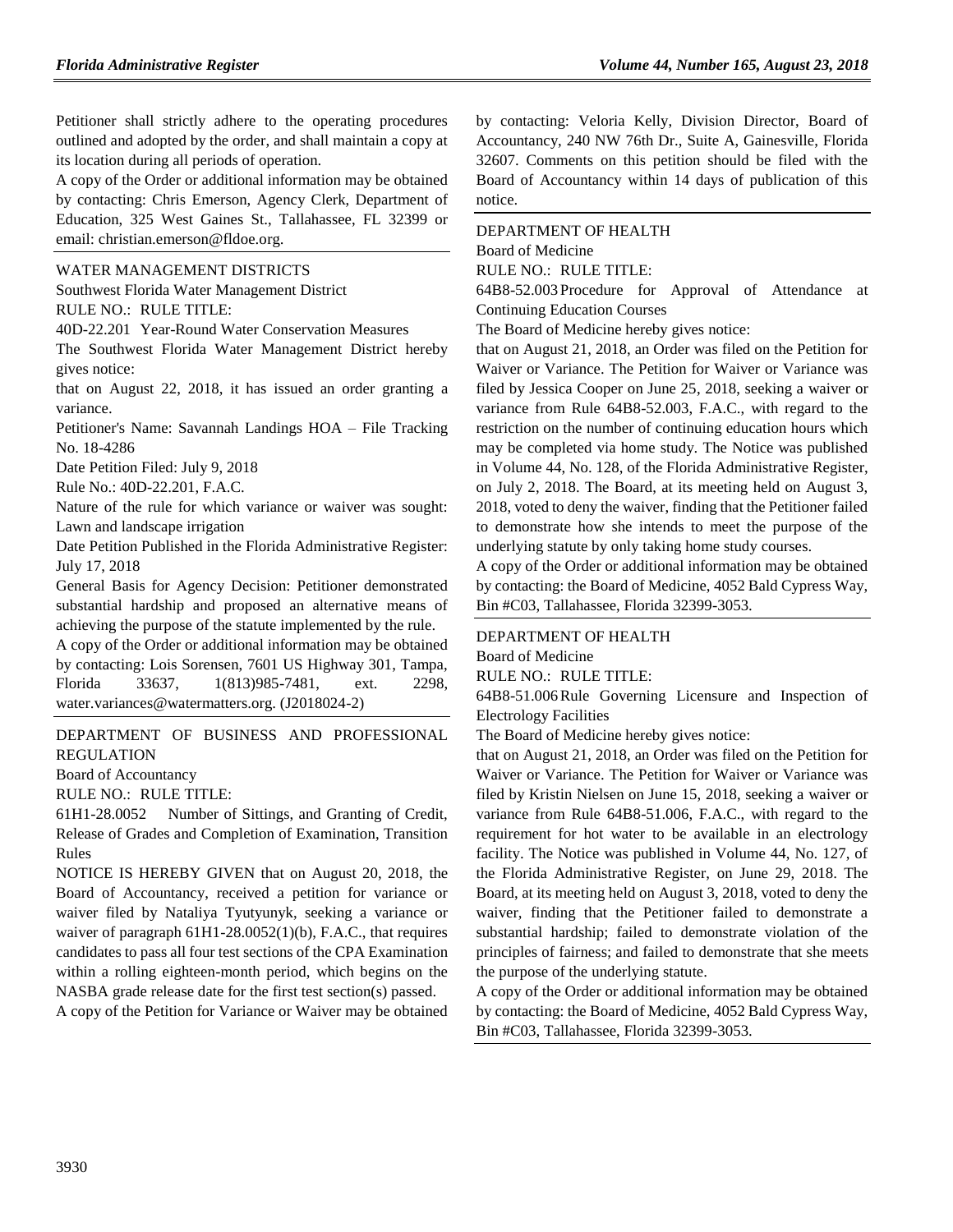#### [DEPARTMENT OF HEALTH](https://www.flrules.org/gateway/department.asp?id=64)

#### [Board of Physical Therapy Practice](https://www.flrules.org/gateway/organization.asp?id=308)

The Board of Physical Therapy Practice hereby gives notice:

that on May 18, 2018, an Order was filed on the Petition for Variance or Waiver. The Petition for Variance or Waiver was filed by Cintia Zanetti Almeida Deobber, on January 30, 2018, seeking a variance or waiver of subparagraph 64B17- 3.007(3)(a)3., F.A.C., by requesting waiver of the credentials reviews as described in the petition.

The Board considered the Petition at a duly-noticed public meeting held on May 4, 2018 in Lake Mary, Florida. At its meeting, the Board denied the Petition stating that Petitioner has not demonstrated that the purpose of the underlying statute will be or has been achieved by other means, because course equivalency has not been demonstrated by the Petitioner and also that Petitioner has not demonstrated a hardship or that principles of fairness would be violated, because Petitioner did not explain how the literal application of the rule would affect her in a manner significantly different from the way it would affect other similarly persons who are subject to this rule.

A copy of the Order or additional information may be obtained by contacting: Allen Hall, Executive Director, Board of Physical Therapy Practice, 4052 Bald Cypress Way, Bin #C05, Tallahassee, Florida 32399-3253, Allen.Hall@flhealth.gov.

# [DEPARTMENT OF HEALTH](https://www.flrules.org/gateway/department.asp?id=64)

[Board of Physical Therapy Practice](https://www.flrules.org/gateway/organization.asp?id=308)

The Board of Physical Therapy Practice hereby gives notice:

that on March 27, 2018, an Order was filed on the Petition for Variance or Waiver. The Petition for Variance or Waiver was filed by George Ibrahim, on December 29, 2017, seeking a variance or waiver of paragraph 64B17-3.007(2)(g), F.A.C., by requesting waiver of certain requirements for credentials review as described in the petition.

The Board considered the Petition at a duly-noticed public meeting held on February 9, 2018 in Tampa, Florida. At its meeting, the Board granted the Petition stating that Petitioner is permitted to use copies of his certified educational documents, as submitted to the states of New York and New Jersey for licensure as a physical therapist, for evaluation of foreign education credentials.

A copy of the Order or additional information may be obtained by contacting: Allen Hall, Executive Director, Board of Physical Therapy Practice, 4052 Bald Cypress Way, Bin #C05, Tallahassee, Florida 32399-3253, Allen.Hall@flhealth.gov.

### [DEPARTMENT OF HEALTH](https://www.flrules.org/gateway/department.asp?id=64)

#### [Board of Physical Therapy Practice](https://www.flrules.org/gateway/organization.asp?id=308)

The Board of Physical Therapy Practice hereby gives notice: that on December 11, 2017, an Order was filed on the Petition for Variance or Waiver. The Petition for Variance or Waiver was filed by Francisco Gutierrez, on October 18, 2017, seeking a variance or waiver of paragraph 64B17-3.001(3)(b), F.A.C., by requesting waiver of the licensure without examination (by endorsement) requirements as described in the petition. The Notice was published in Volume 43, No. 205, of the Florida Administrative Register, on October 23, 2017.

The Board considered the Petition at a duly-noticed public meeting held on November 9, 2017 in Lake Buena Vista, Florida. At its meeting, the Board denied the Petition stating that Petitioner has not demonstrated that the purpose of the underlying statute will be or has been achieved by other means, because the New York standards for Petitioner's license were not as high as those for Florida licensure.

A copy of the Order or additional information may be obtained by contacting: Allen Hall, Executive Director, Board of Physical Therapy Practice, 4052 Bald Cypress Way, Bin #C05, Tallahassee, Florida 32399-3253, Allen.Hall@flhealth.gov.

#### [DEPARTMENT OF HEALTH](https://www.flrules.org/gateway/department.asp?id=64)

[Board of Physical Therapy Practice](https://www.flrules.org/gateway/organization.asp?id=308)

The Board of Physical Therapy Practice hereby gives notice:

that on August 18, 2017, an Order was filed on the Petition for Variance or Waiver. The Petition for Variance or Waiver was filed by Nestor Mora Casares, on July 20, 2017, seeking a variance or waiver of paragraph 64B17-3.007(2)(g), F.A.C., which requires original documentation for FCCPT (Foreign Credentialing Commission on Physical Therapy) to evaluate the credentials of the Petitioner's studies and educational credentials as described in the petition.

The Board considered the Petition at a duly-noticed public meeting held on August 4, 2017 in Tampa, Florida. At its meeting, the Board granted the Petition stating that Petitioner has demonstrated a substantial hardship under subsection 120.542(2), F.S.

A copy of the Order or additional information may be obtained by contacting: Allen Hall, Executive Director, Board of Physical Therapy Practice, 4052 Bald Cypress Way, Bin #C05, Tallahassee, Florida 32399-3253, Allen.Hall@flhealth.gov.

#### [DEPARTMENT OF HEALTH](https://www.flrules.org/gateway/department.asp?id=64)

[Board of Physical Therapy Practice](https://www.flrules.org/gateway/organization.asp?id=308)

The Board of Physical Therapy Practice hereby gives notice: that on August 18, 2017, an Order was filed on the Petition for Variance or Waiver. The Petition for Variance or Waiver was filed by Wirt Villanueva, on July 13, 2017, seeking a variance or waiver of Rule 64B17-3.001, F.A.C., regarding licensure as a physical therapist without examination (by endorsement). Petitioner requested that the ICD evaluation used by the New Jersey Physical Therapy Board be accepted to satisfy Florida the requirements, and described additional education and credentials in the petition.

The Board considered the Petition at a duly-noticed public meeting held on August 4, 2017 in Tampa, Florida. At its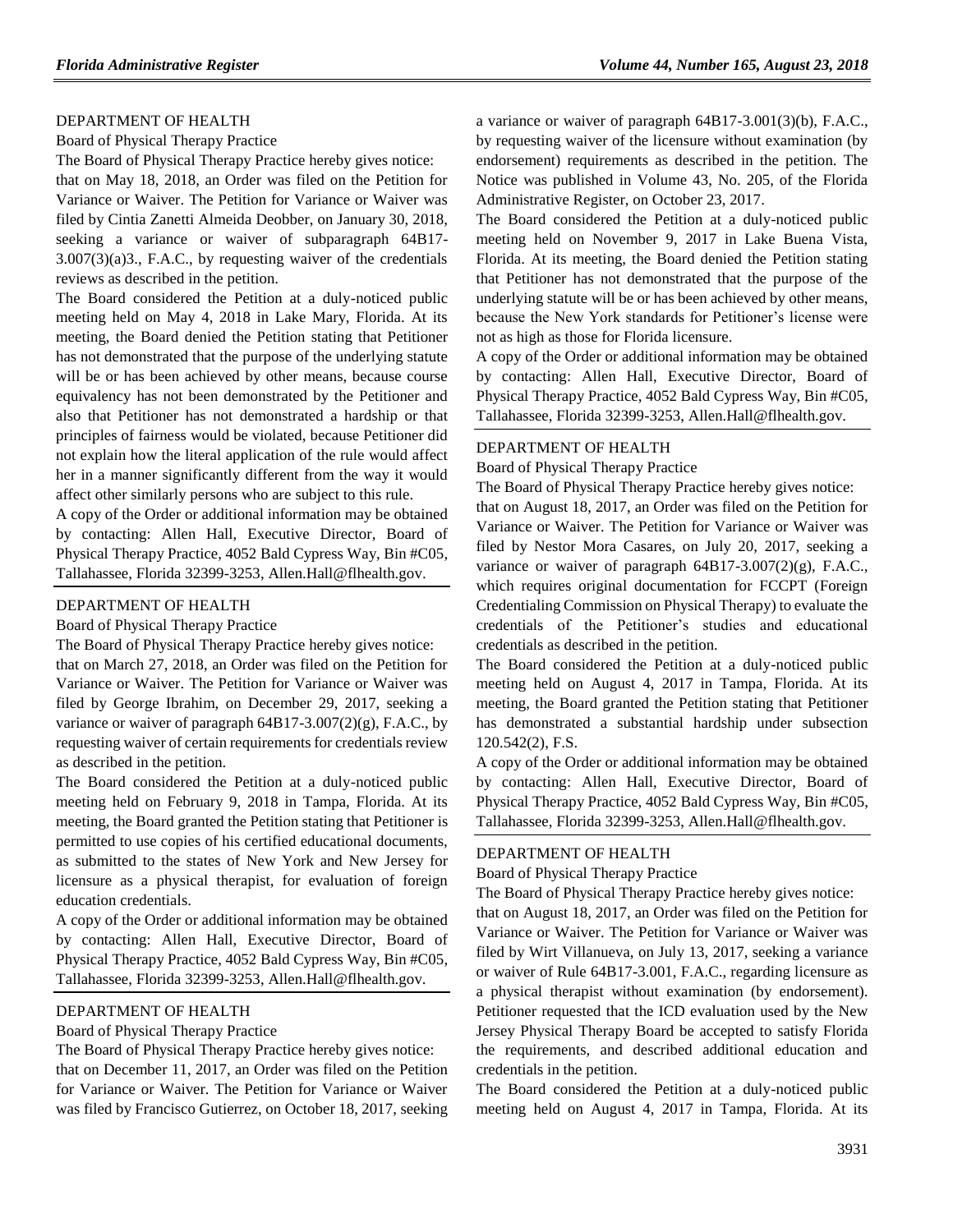meeting, the Board denied the waiver of subparagraph 64B17- 3.001(2)(c)3., F.A.C., stating that Petitioner showed that he lacks the requisite course work in physics and that it was not a substantial hardship or a violation of principles of fairness to require the Petitioner to take the necessary course work in physics.

A copy of the Order or additional information may be obtained by contacting: Allen Hall, Executive Director, Board of Physical Therapy Practice, 4052 Bald Cypress Way, Bin #C05, Tallahassee, Florida 32399-3253, Allen.Hall@flhealth.gov.

## [DEPARTMENT OF HEALTH](https://www.flrules.org/gateway/department.asp?id=64)

# [Board of Physical Therapy Practice](https://www.flrules.org/gateway/organization.asp?id=308)

The Board of Physical Therapy Practice hereby gives notice:

that the Petition for Variance or Waiver filed on behalf of Chitra Lakshmi K. Balasubramanian on October 9, 2017, has been withdrawn. The Notice of Petition for Variance or Waiver was published in Volume 43, No. 197, of the October 11, 2017, issue of the Florida Administrative Register.

A copy of the Order or additional information may be obtained by contacting: Allen Hall, Executive Director, Board of Respiratory Care, 4052 Bald Cypress Way, Bin #C05, Tallahassee, Florida 32399-3257, Allen.Hall@flhealth.gov.

## [DEPARTMENT OF HEALTH](https://www.flrules.org/gateway/department.asp?id=64)

[Board of Physical Therapy Practice](https://www.flrules.org/gateway/organization.asp?id=308)

The Board of Physical Therapy Practice hereby gives notice:

that on August 18, 2017, an Order was filed on the Petition for Variance or Waiver. The Petition for Variance or Waiver was filed by Frances Villanueva, on July 13, 2017, seeking a variance or waiver of Rule 64B17-3.001, F.A.C., regarding licensure as a physical therapist without examination (by endorsement). Petitioner requested that the IERF evaluation used by the New Jersey Physical Therapy Board be accepted to satisfy Florida requirements, and described additional education and credentials in the petition.

The Board considered the Petition at a duly-noticed public meeting held on August 4, 2017 in Tampa, Florida. At its meeting, the Board denied the waiver of paragraph 64B17- 3.001(2)(c), F.A.C., stating that Petitioner showed that she received her education in a foreign country but she did not use the proper coursework evaluation tool. The Board determined that it was not a substantial hardship or a violation of principles of fairness to require the Petitioner to have her credentials evaluated in accordance with paragraph 64B17-3.001(2)(c), F.A.C.

A copy of the Order or additional information may be obtained by contacting: Allen Hall, Executive Director, Board of Physical Therapy Practice, 4052 Bald Cypress Way, Bin #C05, Tallahassee, Florida 32399-3253, Allen.Hall@flhealth.gov.

# [DEPARTMENT OF CHILDREN AND FAMILIES](https://www.flrules.org/gateway/department.asp?id=65)

[Family Safety and Preservation Program](https://www.flrules.org/gateway/organization.asp?id=342)

RULE NO.: RULE TITLE:

[65C-15.031](https://www.flrules.org/gateway/ruleNo.asp?id=65C-15.031) Child's Case Records

NOTICE IS HEREBY GIVEN that on August 15, 2018, the Department of Children and Families, received a petition for waiver of Rule 65C-15.031, Florida Administrative Code, from 4KIDS of South Florida, assigned Case No. 18-036W. Rule 65C-15.031, F.A.C., outlines a child-placing agency's requirement of maintaining case records for all children they place in any setting.

A copy of the Petition for Variance or Waiver may be obtained by contacting: Agency Clerk, Department of Children and Families, 1317 Winewood Blvd., Bldg. 2, Room 204, Tallahassee, FL 32399-0700 or via email to agency.clerk@myflfamilies.com.

# [FLORIDA HOUSING FINANCE CORPORATION](https://www.flrules.org/gateway/department.asp?id=67)

RULE NO.: RULE TITLE:

[67-48.002](https://www.flrules.org/gateway/ruleNo.asp?id=67-48.002) Definitions

NOTICE IS HEREBY GIVEN that on August 21, 2018, the Florida Housing Finance Corporation, received a petition for waiver of subsection 67-48.002(95), F.A.C. and Section II.K of the 2016 Qualified Allocation Plan ("QAP") from Suwannee Pointe, LP to waive the QAP's limitation on timing of the tax credit exchange, to allow a credit exchange at this time rather than in the last calendar quarter of 2019 and grant a corresponding extension of deadlines relative to those credits.

A copy of the Petition for Variance or Waiver may be obtained by contacting: Ana McGlamory, Corporation Clerk, Florida Housing Finance Corporation, 227 North Bronough Street, Suite 5000, Tallahassee, FL 32301-1329. The Petition has also been posted on Florida Housing's website at floridahousing.org. Florida Housing will accept comments concerning the Petition for 14 days from the date of publication of this notice. To be considered, comments must be received on or before 5:00 p.m., Eastern Time, on the 14th day after publication of this notice at Florida Housing Finance Corporation, 227 North Bronough Street, Suite 5000, Tallahassee, Florida 32301-1329.

# Section VI Notice of Meetings, Workshops and Public **Hearings**

# [DEPARTMENT OF EDUCATION](https://www.flrules.org/gateway/department.asp?id=6)

[Florida's Office of Early Learning](https://www.flrules.org/gateway/organization.asp?id=1044)

The Early Learning Advisory Council - Strategic Planning Committee announces a telephone conference call to which all persons are invited.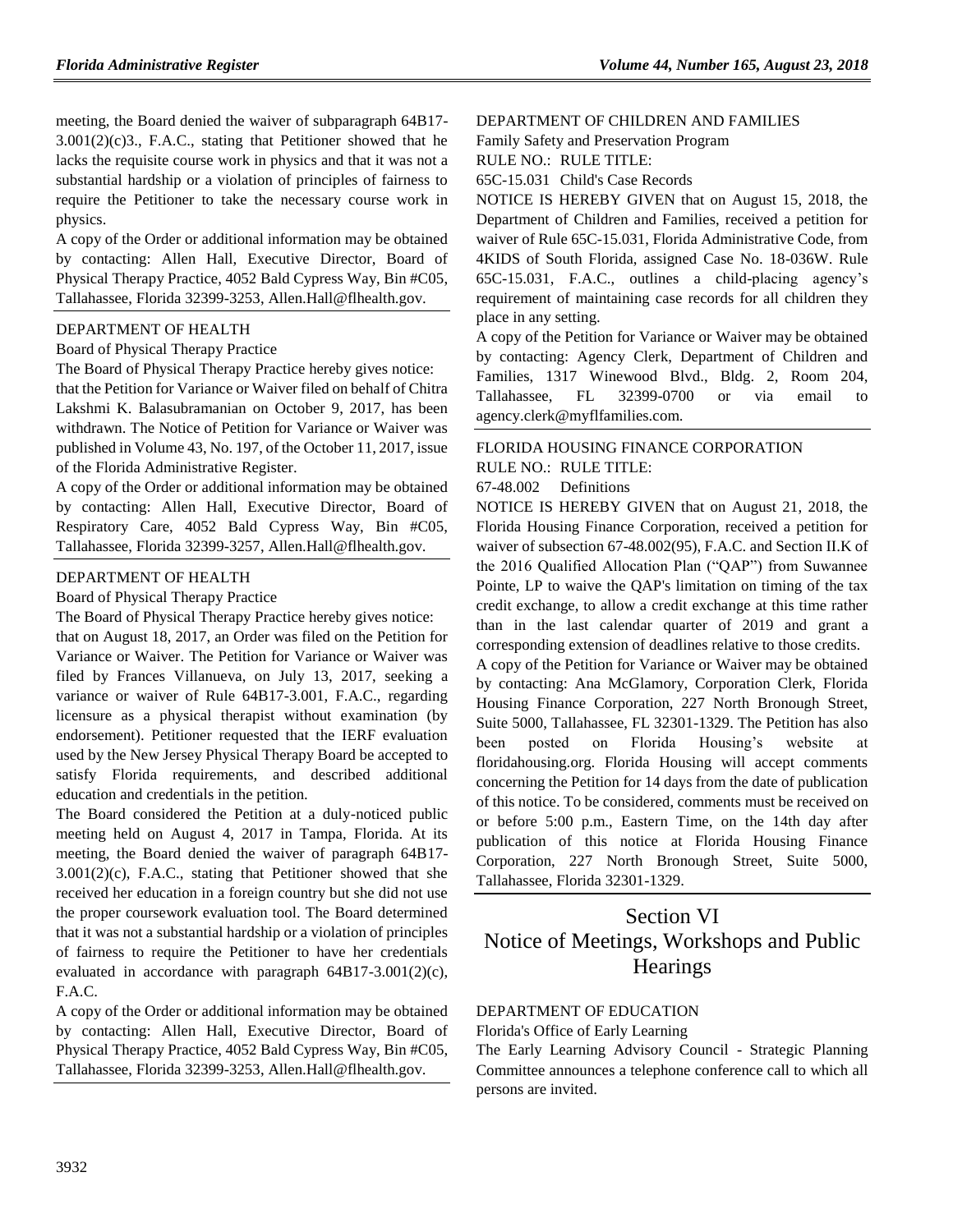DATE AND TIME: August 29, 2018 2:00 p.m. – 3:00 p.m. ET (or until business concludes)

PLACE:

https://zoom.us/meeting/register/47e4a20d0829c1aacde7dc3c8 da9331e

GENERAL SUBJECT MATTER TO BE CONSIDERED: Strategic planning.

A copy of the agenda may be obtained by contacting: Jessica.Fowler@oel.myflorida.com.

Pursuant to the provisions of the Americans with Disabilities Act, any person requiring special accommodations to participate in this workshop/meeting is asked to advise the agency at least 5 days before the workshop/meeting by contacting: Jessica.Fowler@oel.myflorida.com. If you are hearing or speech impaired, please contact the agency using the Florida Relay Service, 1(800)955-8771 (TDD) or 1(800)955- 8770 (Voice).

For more information, you may contact: Jessica.Fowler@oel.myflorida.com.

# [FLORIDA COMMISSION ON OFFENDER REVIEW](https://www.flrules.org/gateway/department.asp?id=23)

The Florida Commission on Offender Review announces a public meeting to which all persons are invited.

DATES AND TIMES: Wednesday, September 12, 2018, 9:00 a.m.; Thursday, September 13, 2018, 9:00 a.m.; Wednesday, September 19, 2018, 9:00 a.m.; Thursday, September 20, 2018, 9:00 a.m.

PLACE: Betty Easley Conference Center, Room #152, 4075 Esplanade Way, Tallahassee, Florida 32399

GENERAL SUBJECT MATTER TO BE CONSIDERED: Regularly scheduled meeting for all Parole, Conditional Release, Conditional Medical Release, Addiction Recovery, Control Release and all other Commission business.

A copy of the agenda may be obtained by contacting: Florida Commission on Offender Review, (850)488-1293.

Pursuant to the provisions of the Americans with Disabilities Act, any person requiring special accommodations to participate in this workshop/meeting is asked to advise the agency at least 5 days before the workshop/meeting by contacting: Florida Commission on Offender Review at ada@fcor.state.fl.us. If you are hearing or speech impaired, please contact the agency using the Florida Relay Service, 1(800)955-8771 (TDD) or 1(800)955-8770 (Voice).

If any person decides to appeal any decision made by the Board with respect to any matter considered at this meeting or hearing, he/she will need to ensure that a verbatim record of the proceeding is made, which record includes the testimony and evidence from which the appeal is to be issued.

#### [REGIONAL PLANNING COUNCILS](https://www.flrules.org/gateway/department.asp?id=29)

[Northeast Florida Regional Planning Council](https://www.flrules.org/gateway/organization.asp?id=60)

The Northeast Florida Regional Council announces a public meeting to which all persons are invited.

DATE AND TIME: September 6, 2018, 10:00 a.m.

PLACE: 100 Festival Park Avenue, Jacksonville, FL 32202

GENERAL SUBJECT MATTER TO BE CONSIDERED: Regular meeting followed by CEO interviews.

A copy of the agenda may be obtained by contacting: (904)279- 0880.

Pursuant to the provisions of the Americans with Disabilities Act, any person requiring special accommodations to participate in this workshop/meeting is asked to advise the agency at least 5 days before the workshop/meeting by contacting: (904)279-0880. If you are hearing or speech impaired, please contact the agency using the Florida Relay Service, 1(800)955-8771 (TDD) or 1(800)955-8770 (Voice).

[DEPARTMENT OF BUSINESS AND PROFESSIONAL](https://www.flrules.org/gateway/department.asp?id=61)  [REGULATION](https://www.flrules.org/gateway/department.asp?id=61)

The Board of Accountancy announces a public meeting to which all persons are invited.

DATE AND TIME: Tuesday, September 4, 2018, 9:30 a.m., until all business is concluded

PLACE: Conference call, dial in number: 1(888)670-3525; Pass code number: 2029260550#

GENERAL SUBJECT MATTER TO BE CONSIDERED: Meeting to discuss any additional changes to the education Rules 61H1-27.001 and 61H1-27.002 and discuss the Annual Regulatory Plan.

A copy of the agenda may be obtained by contacting: June Carroll, Board of Accountancy, 240 NW 76th Drive, Suite A, Gainesville, FL 32607.

Pursuant to the provisions of the Americans with Disabilities Act, any person requiring special accommodations to participate in this workshop/meeting is asked to advise the agency at least 2 days before the workshop/meeting by contacting: June Carroll. If you are hearing or speech impaired, please contact the agency using the Florida Relay Service, 1(800)955-8771 (TDD) or 1(800)955-8770 (Voice).

If any person decides to appeal any decision made by the Board with respect to any matter considered at this meeting or hearing, he/she will need to ensure that a verbatim record of the proceeding is made, which record includes the testimony and evidence from which the appeal is to be issued.

For more information, you may contact: June Carroll.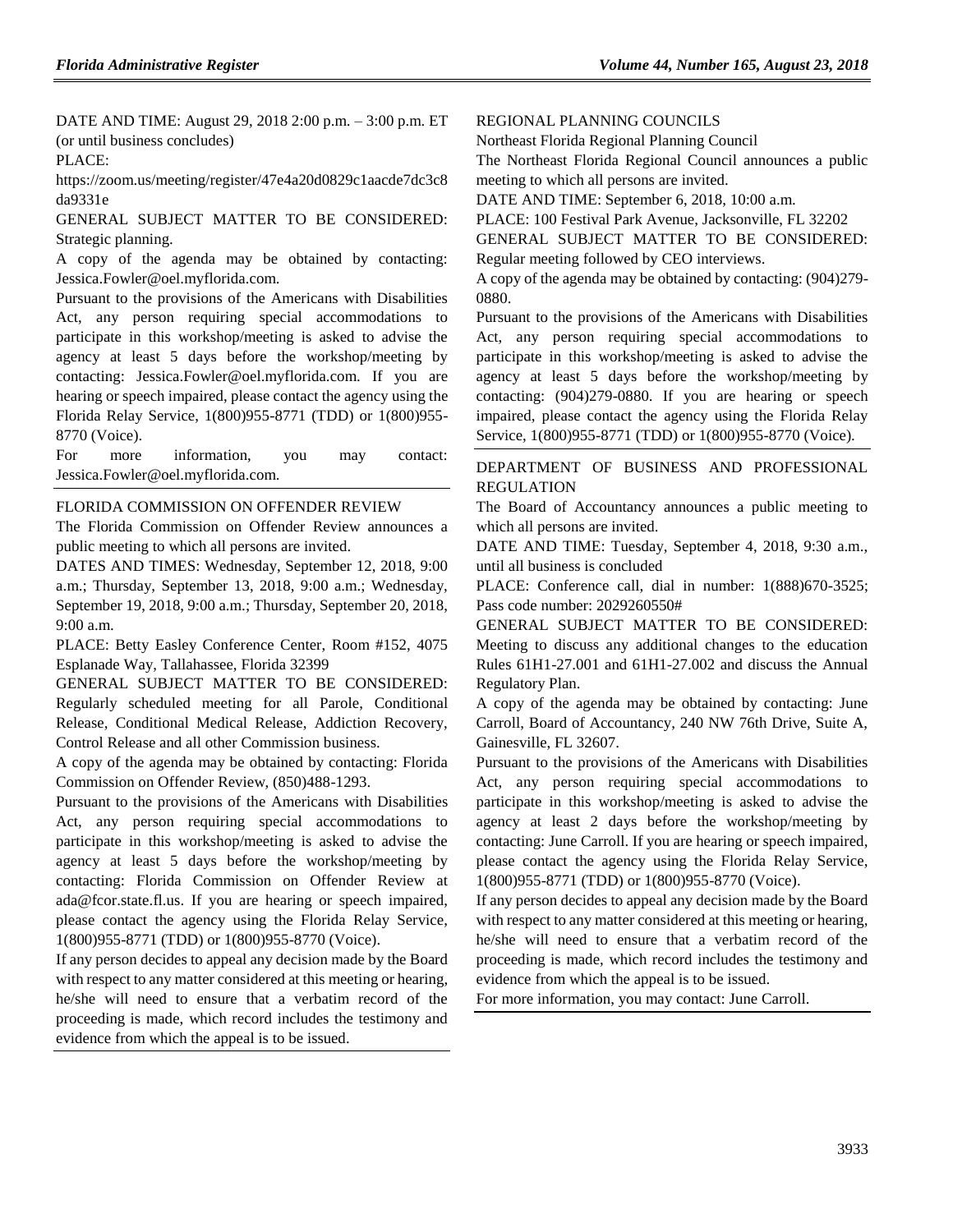# [DEPARTMENT OF HEALTH](https://www.flrules.org/gateway/department.asp?id=64)

[Board of Nursing Home Administrators](https://www.flrules.org/gateway/organization.asp?id=301)

The Nursing Home Administrators announces a public meeting to which all persons are invited.

DATE AND TIME: September 21, 2018, 9:00 a.m.

PLACE: Embassy Suites, 4955 Kyngs Heath Road, Kissimmee, Florida 34746

GENERAL SUBJECT MATTER TO BE CONSIDERED: General board business, to include licensure and discipline.

A copy of the agenda may be obtained by contacting: https://floridasnursinghomeadmin.gov/.

Pursuant to the provisions of the Americans with Disabilities Act, any person requiring special accommodations to participate in this workshop/meeting is asked to advise the agency at least 7 days before the workshop/meeting by contacting: Anthony.Spivey@flhealth.gov. If you are hearing or speech impaired, please contact the agency using the Florida Relay Service, 1(800)955-8771 (TDD) or 1(800)955-8770 (Voice).

If any person decides to appeal any decision made by the Board with respect to any matter considered at this meeting or hearing, he/she will need to ensure that a verbatim record of the proceeding is made, which record includes the testimony and evidence from which the appeal is to be issued.

For more information, you may contact: Anthony.Spivey@flhealth.gov.

# [FLORIDA HOUSING FINANCE CORPORATION](https://www.flrules.org/gateway/department.asp?id=67)

The Florida Housing Finance Corporation announces a workshop to which all persons are invited.

DATE AND TIME: September 5, 2018, 2:00 p.m., Eastern Time.

PLACE: The workshop will be available by telephone or interested parties may attend in person at Florida Housing's offices located at 227 N. Bronough Street, Seltzer Room, Suite 6000, Tallahassee, Florida.

GENERAL SUBJECT MATTER TO BE CONSIDERED: The call-in information for the workshop is posted to the websites http://www.floridahousing.org/programs/developers-

multifamily-programs/competitive/2018/2018-114 and http://www.floridahousing.org/programs/developers-

multifamily-programs/competitive/2018/2018-115.

The workshop will be held to solicit comments and suggestions from interested persons relative to Florida Housing's proposed RFA 2018-114 SAIL Financing for the Construction of Workforce Housing and RFA 2018-115 SAIL and Housing Credit Financing for the Construction of Workforce Housing for Hurricane Recovery in Monroe County.

The agenda for the workshop will be posted to the website prior to the workshop. A WebBoard notice will be issued when this information is available.

A copy of the agenda may be obtained by contacting: Elizabeth Thorp, (850)488-4197.

Pursuant to the provisions of the Americans with Disabilities Act, any person requiring special accommodations to participate in this workshop/meeting is asked to advise the agency at least 5 days before the workshop/meeting by contacting: Jean Salmonsen, (850)488-4197. If you are hearing or speech impaired, please contact the agency using the Florida Relay Service, 1(800)955-8771 (TDD) or 1(800)955-8770 (Voice).

## [FISH AND WILDLIFE CONSERVATION COMMISSION](https://www.flrules.org/gateway/department.asp?id=68) [Freshwater Fish and Wildlife](https://www.flrules.org/gateway/organization.asp?id=347)

The Fish and Wildlife Conservation Commission announces a workshop to which all persons are invited.

DATES AND TIMES: September 6, 2018, 2:00 p.m. – 4:00 p.m. (ET); September 12, 2018, 1:00 p.m. – 3:00 p.m. (ET); September 19, 2018, 10:00 a.m. – 12:00 Noon (ET)

PLACE: All workshops will be broadcast via webinars. All webinars will have the same presentation. Information will be available at http://myfwc.com/wildlifehabitats/imperiled. Participation in the webinar will require access to a computer AND access to a telephone. Those that do not have computer access can listen in on the phone. Alternatively, persons may view the webinar at the following location where staff also will be available to accept comments. Florida Fish and Wildlife Conservation Commission, 1239 SW 10th Street, Conference Room, Ocala, FL 34471. The webinar will be broadcast online at http://fwc.adobeconnect.com/taxa\_coordination/ and by conference line: 1(888)670-3525, participant code: 703-646- 4874 #.

GENERAL SUBJECT MATTER TO BE CONSIDERED: The Commission will present Draft Species Conservation Measures and Permitting Guidelines for the Crystal Darter, four Dark Wading Birds, Florida Bog Frog, Georgia Blind Salamander, Sherman's short-tailed shrew, and Southern Tessellated Darter. These guidelines will outline biological background, recommended survey methodology, and recommendations for avoidance, minimization, and mitigation for these species. The meeting will provide the public an opportunity to provide feedback and offer suggestions on the proposed guidelines. Comments can also be sent after the meeting to Imperiled@myfwc.com.

A copy of the agenda may be obtained by contacting: Claire Sunquist, Florida Fish and Wildlife Conservation Commission, 1239 SW 10th Street, Ocala, FL 34471.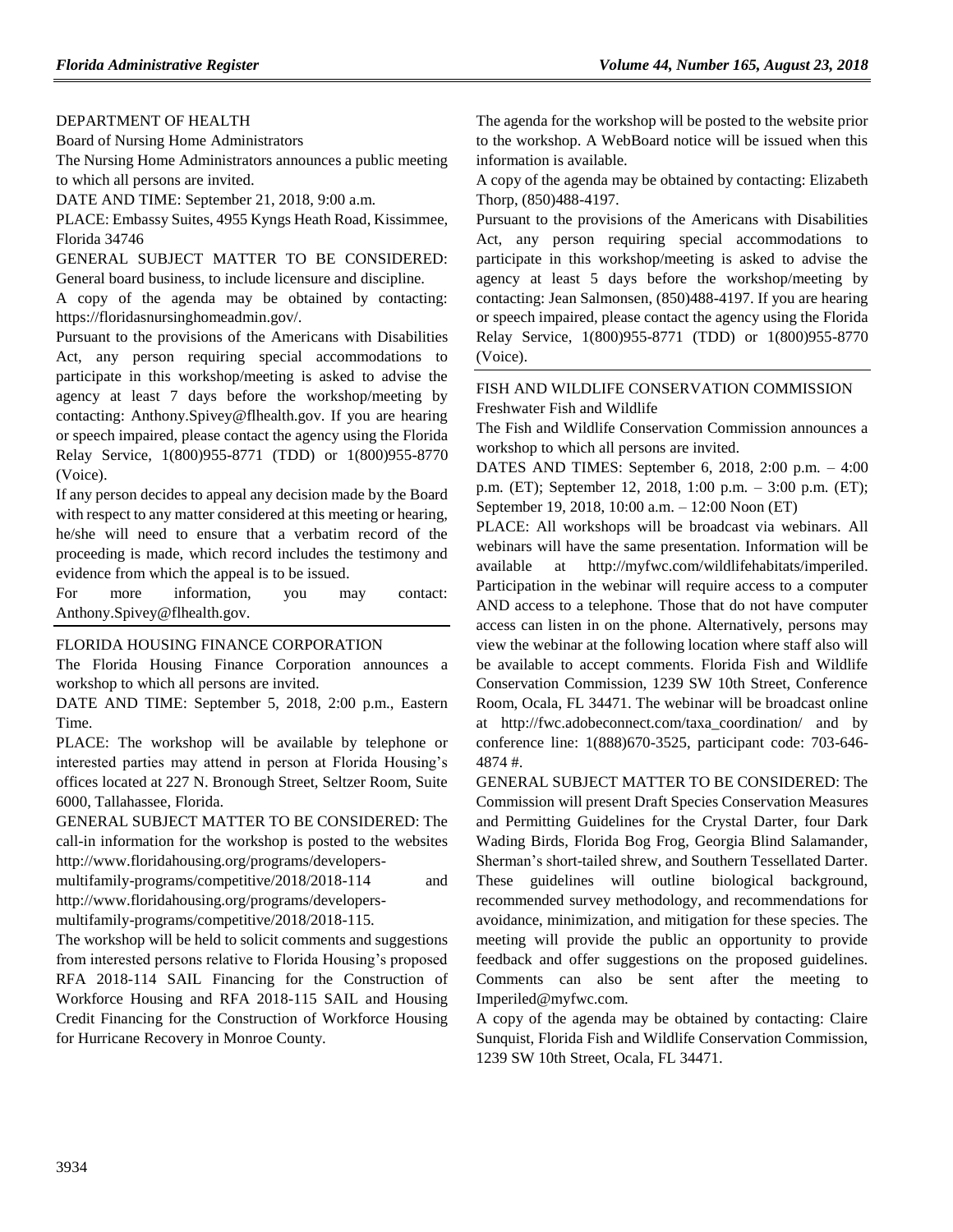Pursuant to the provisions of the Americans with Disabilities Act, any person requiring special accommodations to participate in this workshop/meeting is asked to advise the agency at least 5 days before the workshop/meeting by contacting: the ADA Coordinator at (850)488-6411. If you are hearing or speech impaired, please contact the agency using the Florida Relay Service, 1(800)955-8771 (TDD) or 1(800)955- 8770 (Voice).

For more information, you may contact: Claire Sunquist, Species Conservation Planning, 1239 SW 10th Street, Ocala, FL 34471 or (352)299-1532.

### [NORTHWEST FLORIDA AREA AGENCY ON AGING](https://www.flrules.org/gateway/organization.asp?id=798)

The Northwest Florida Area Agency on Aging, Inc. announces a public meeting to which all persons are invited.

DATE AND TIME: August 28, 2018, 10:00 a.m.

PLACE: 5090 Commerce Park Circle, Pensacola, FL 32505

GENERAL SUBJECT MATTER TO BE CONSIDERED: The purpose of the meeting is to review recommendations of the CCE Okaloosa Lead Agency RFP Review Committee.

A copy of the agenda may be obtained by contacting: Amber McCool, (850)494-7101.

Pursuant to the provisions of the Americans with Disabilities Act, any person requiring special accommodations to participate in this workshop/meeting is asked to advise the agency at least 3 days before the workshop/meeting by contacting: Amber McCool, (850)494-7101. If you are hearing or speech impaired, please contact the agency using the Florida Relay Service, 1(800)955-8771 (TDD) or 1(800)955-8770 (Voice).

For more information, you may contact: Amber McCool, (850)494-7101.

[CENTER FOR INDEPENDENT LIVING IN CENTRAL](https://www.flrules.org/gateway/organization.asp?id=760)  [FLORIDA, INC.](https://www.flrules.org/gateway/organization.asp?id=760)

The Center for Independent Living in Central Florida announces a public meeting to which all persons are invited. DATE AND TIME: August 29, 2018, 8:00 a.m.

PLACE: 720 North Denning Drive, Winter Park, FL 32789 GENERAL SUBJECT MATTER TO BE CONSIDERED: Board Executive Committee meeting to discuss the agenda for the Board Meeting.

A copy of the agenda may be obtained by contacting: Jennifer Lebron at (407)623-1070.

Pursuant to the provisions of the Americans with Disabilities Act, any person requiring special accommodations to participate in this workshop/meeting is asked to advise the

agency at least 1 days before the workshop/meeting by contacting: jlebron@cilorlando.org. If you are hearing or speech impaired, please contact the agency using the Florida Relay Service, 1(800)955-8771 (TDD) or 1(800)955-8770 (Voice).

[FLORIDA WORKERS' COMPENSATION JOINT](https://www.flrules.org/gateway/organization.asp?id=757)  [UNDERWRITING ASSOCIATION, INC](https://www.flrules.org/gateway/organization.asp?id=757)

The FWCJUA Rates & Forms Committee announces a public meeting to which all persons are invited.

DATE AND TIME: September 11, 2018, 4:00 p.m. (ET)

PLACE: Hyatt Regency, Orlando International Airport, 9300 Jeff Fuqua Blvd., Orlando, FL

GENERAL SUBJECT MATTER TO BE CONSIDERED: Agenda topics may include legal, legislative & regulatory matters; premium level indication; actuarial services engagement; NCCI engagement; Operations Manual; and review of rates, rating plans & policy forms and associated matters to include application forms.

A copy of the agenda may be obtained by contacting: Kathy Coyne or at www.fwcjua.com.

## **[QCAUSA](https://www.flrules.org/gateway/organization.asp?id=991)**

The Florida Department of Transportation (FDOT) District Six Construction Office announces a public meeting to which all persons are invited.

DATE AND TIME: Thursday, September 6, 2018, 5:00 p.m. – 7:00 p.m.

PLACE: City of North Miami Library, 835 NE 132 St., North Miami, FL 33161

GENERAL SUBJECT MATTER TO BE CONSIDERED: A public information meeting is being held for the upcoming FDOT roadway safety improvement project along State Road (SR) 922/NW 125 Street in the City of North Miami.

A copy of the agenda may be obtained by contacting: Community Outreach Specialist Sergies Duarte by phone at (305)216-3617 or email at Sergies.Duarte@dot.state.fl.us.

Pursuant to the provisions of the Americans with Disabilities Act, any person requiring special accommodations to participate in this workshop/meeting is asked to advise the agency at least 7 days before the workshop/meeting by contacting: Ivette Ruiz-Paz by telephone at (305)470-5225 or by writing to her at the FDOT Public Information Office, 1000 NW 111 Ave., Miami, FL 33172, or via e-mail at Ivette.Ruiz-Paz@dot.state.fl.us. If you are hearing or speech impaired, please contact the agency using the Florida Relay Service, 1(800)955-8771 (TDD) or 1(800)955-8770 (Voice).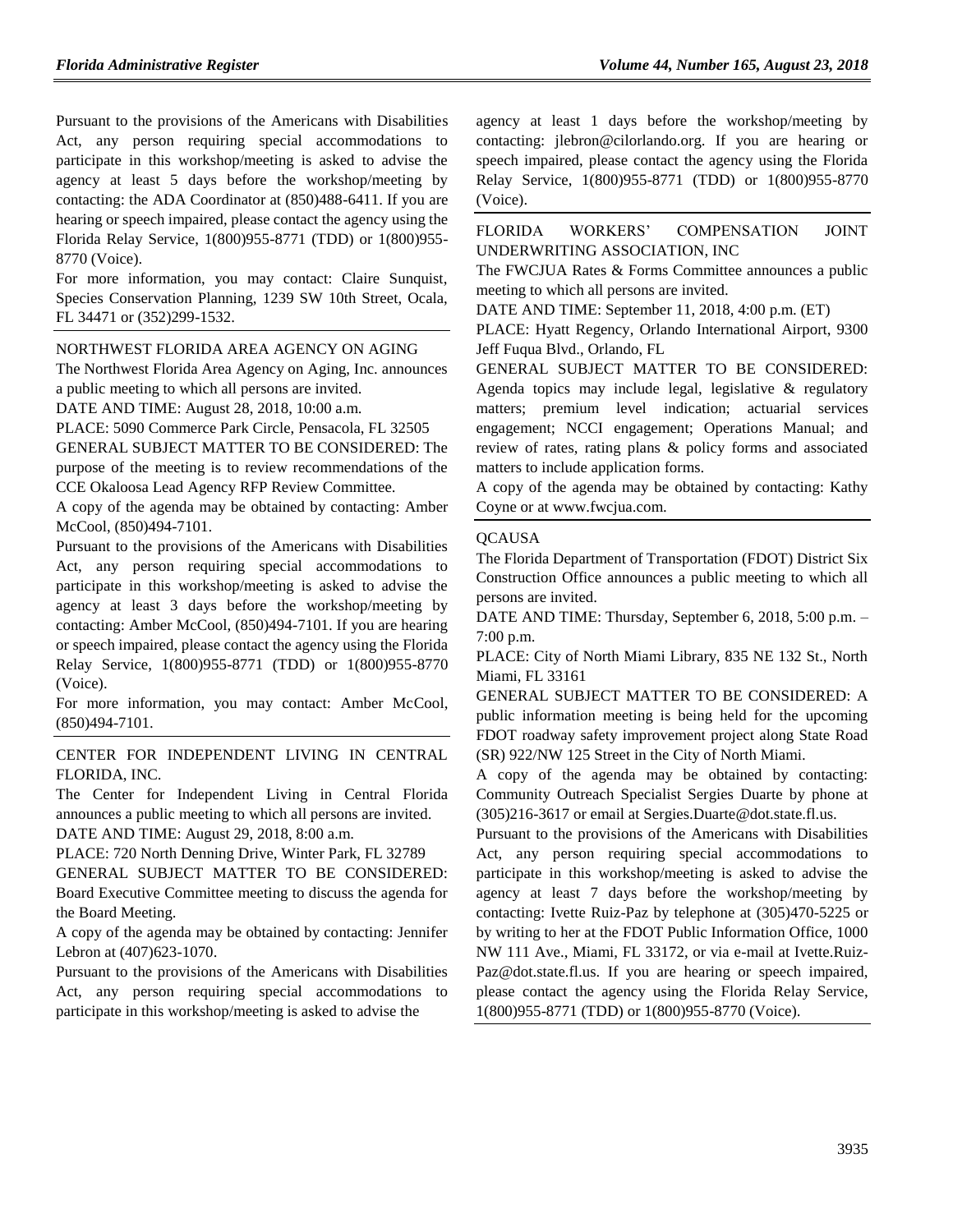# **[QCAUSA](https://www.flrules.org/gateway/organization.asp?id=991)**

The Florida Department of Transportation announces a workshop to which all persons are invited.

DATE AND TIME: Monday, September 17, 2018, 9:00 a.m. – 11:00 a.m.

PLACE: Tampa Westshore Marriott – Grand Ballroom, 1001 N. Westshore Boulevard, Tampa, Florida 33607

GENERAL SUBJECT MATTER TO BE CONSIDERED: The Florida Department of Transportation (FDOT) is hosting an Industry Forum on Monday, September 17, 2018, 9:00 a.m. to 11:00 a.m. at the Tampa Westshore Marriott – Grand Ballroom, 1001 N. Westshore Boulevard, Tampa, Florida 33607. Registration/Check-In begins at 8:15 a.m., and the formal presentation begins at 9:00 a.m. Complimentary on-site parking is available.

The project to be presented is the Howard Frankland Bridge - I-275 Howard Frankland Bridge from North of SR 687 (4th St. N.) to South of SR 60 in Hillsborough and Pinellas Counties, Florida.

The Howard Frankland Bridge project includes replacing the existing northbound bridge. The new bridge will include four non-tolled/general use lanes, two tolled express lanes in both the north and southbound directions, and a 12-foot shared use path adjacent to the non-tolled/general use lanes. Once the new bridge is constructed, the existing northbound bridge will be removed. Traffic will then switch directions on both bridges and the new bridge will become the southbound bridge.

The Industry Forum provides an opportunity for Design-Build teams, including contractors, subcontractors, and design consultants, to learn more about the elements and considerations of the Howard Frankland Bridge project. Attendance is not mandatory but is recommended to firms considering bidding on the project. After the presentation, time will be allotted for questions from industry partners. Advanced registration is required by completing a registration form available at www.TampaBayNext.com.

Technical Review Committee Team Meetings: Following the Industry Forum, Design-Build teams are invited to meet oneon-one with the project Technical Review Committee (TRC) members and with Disadvantage Business Enterprise (DBE) Support Services Program representatives from the Equal Employment Opportunity Office. The one-on-one meetings will be held on Monday, September 17, 2018 in the afternoon and on Tuesday, September 18, 2018 at the FDOT District Seven Headquarters, 11201 N. McKinley Drive, Tampa, FL 33612. Maximum meeting durations will be 40 minutes with the TRC members and 40 minutes for FDOT Support Services. TRC one-on-one meetings must be prescheduled. To schedule a one-on-one meeting please contact Rahnee Oliver at rahnee.oliver@dot.state.fl.us no later than 5:00 p.m., Monday, September 10, 2018.

The most current Draft Request for Proposal (RFP) and Concept Plans will be available on September 10, 2018 for industry review. The Howard Frankland Bridge Draft RFP and other preliminary project documents will be available on FDOT's File Transfer Protocol (FTP) directory at the provided link: https://ftp.fdot.gov/file/d/FTP/FDOT

LTS/D7/Procurement/DB/E7R10/

User Name: Guest

Password: Leave Blank

Public participation is solicited without regard to race, color, national origin, age, sex, religion, disability or family status.

A copy of the agenda may be obtained by contacting: Lori Buck at Lori.Buck@dot.state.fl.us or 1(813)975-6398.

Pursuant to the provisions of the Americans with Disabilities Act, any person requiring special accommodations to participate in this workshop/meeting is asked to advise the agency at least 7 days before the workshop/meeting by contacting: Stephen Benson, by phone at 1(813)975-6427, or via email at Stephen.Benson@dot.state.fl.us. If you are hearing or speech impaired, please contact the agency using the Florida Relay Service, 1(800)955-8771 (TDD) or 1(800)955-8770 (Voice).

For more information, you may contact: Tampa Bay Next at TampaBayNext@dot.state.fl.us or 1(813)975-6398 or Rahnee Oliver at Rahnee.Oliver@dot.state.fl.us.

# Section VII Notice of Petitions and Dispositions Regarding Declaratory Statements

[DEPARTMENT OF BUSINESS AND PROFESSIONAL](https://www.flrules.org/gateway/department.asp?id=61)  [REGULATION](https://www.flrules.org/gateway/department.asp?id=61)

[Florida Building Commission](https://www.flrules.org/gateway/organization.asp?id=1071)

RULE NO.: RULE TITLE:

[61G20-1.001F](https://www.flrules.org/gateway/ruleNo.asp?id=61G20-1.001)lorida Building Code Adopted

NOTICE IS HEREBY GIVEN that the Florida Building Commission has received the petition for declaratory statement from David Porter Associates Architects, Inc. The petition seeks the agency's opinion as to the applicability of section R403.5.1, Florida Building Code, Energy, 6th Edition (2017). as it applies to the petitioner.

Petitioner seeks clarification about whether section R403.5.1 requires all single family dwellings to install a hot water recirculating system, or rather that if such a system is installed, it must then conform to the specified control system requirements.

A copy of the Petition for Declaratory Statement may be obtained by contacting: the Agency Clerk's Office, Department of Business and Professional Regulation, 2601 Blair Stone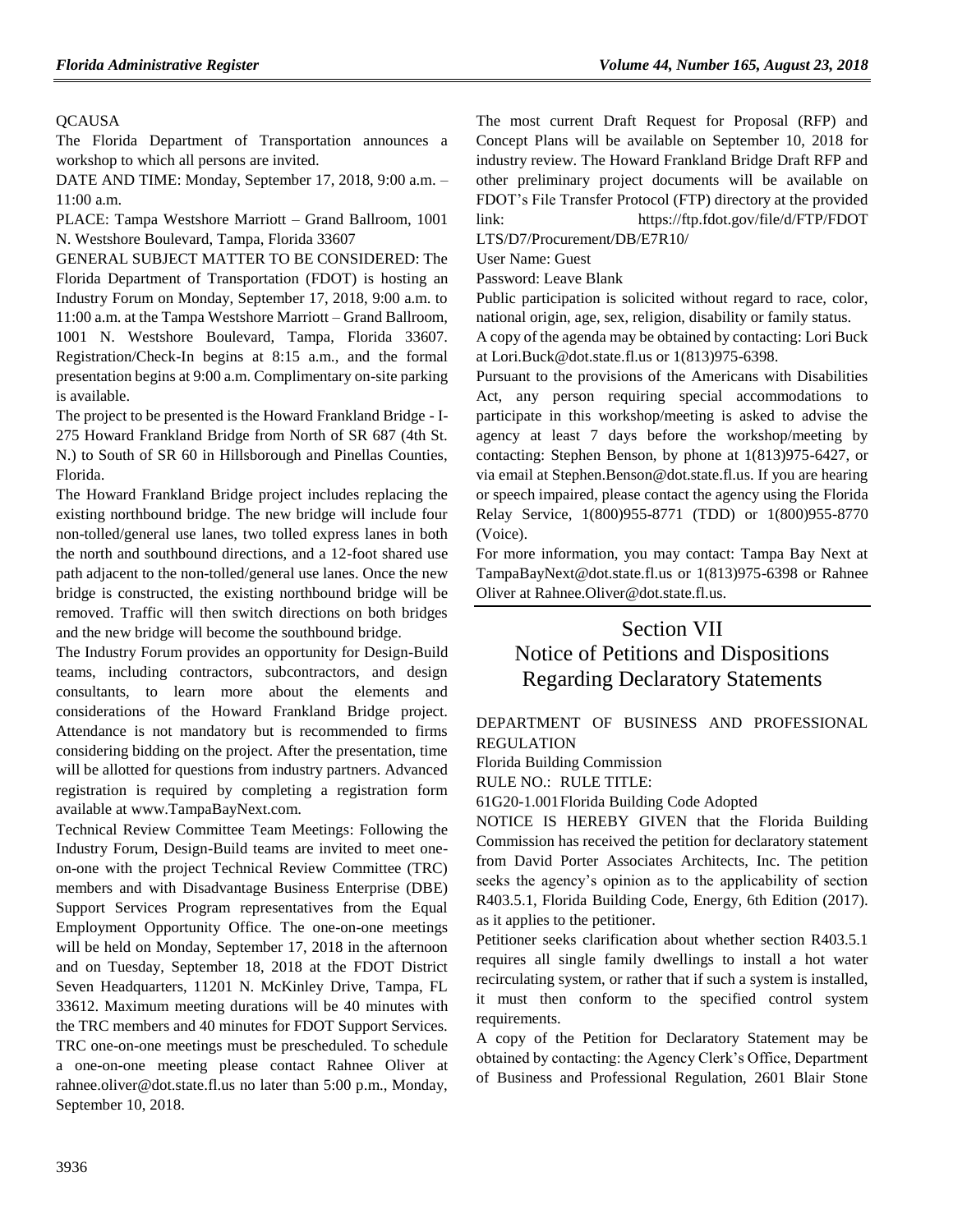Road, Tallahassee, Florida 32399, (850)921-0342, AGC.Filing@myfloridalicense.com.

Please refer all comments to: Mo Madani, Building Codes and Standards Office, Department of Business and Professional Regulation, 2601 Blair Stone Road, Tallahassee, Florida 32399, (850)487-1824, mo.madani@myfloridalicense.com or W. Justin Vogel, Office of the General Counsel, Department of Business and Professional Regulation, 2601 Blair Stone Road, Tallahassee, Florida 32399, (850)717-1795, wjustin.vogel@myfloridalicense.com.

RESPONSES, MOTIONS TO INTERVENE, OR REQUESTS FOR A HEARING MUST BE FILED WITHIN 21 DAYS OF THIS NOTICE.

[DEPARTMENT OF HEALTH](https://www.flrules.org/gateway/department.asp?id=64)

[Board of Physical Therapy Practice](https://www.flrules.org/gateway/organization.asp?id=308)

NOTICE IS HEREBY GIVEN that the Board of Physical Therapy Practice has issued an order disposing of the petition for declaratory statement filed by Jillanne Abigail Stearns on October 19, 2017. The following is a summary of the agency's disposition of the petition: The original Notice of Petition for Declaratory Statement was published in Vol. 43, No. 205, of the October 23, 2017, Florida Administrative Register. The Board considered the Petition at a duly-noticed public meeting held on November 9, 2017 in Lake Buena Vista, Florida. At its meeting, the Board denied the Petition due in part to lack of clarity regarding the Petitioner's individual circumstances, and also because the Board opines that paragraph  $486.021(11)(a)$ , F.S. is clear as written, as the statute cited pertains to educational as well as other practice settings. The Order was filed on December 11, 2017.

A copy of the Order Disposing of the Petition for Declaratory Statement may be obtained by contacting: Allen Hall, Executive Director, Board of Physical Therapy Practice, 4052 Bald Cypress Way, Bin #C05, Tallahassee, Florida 32399- 3253, Allen.Hall@flhealth.gov.

#### [DEPARTMENT OF HEALTH](https://www.flrules.org/gateway/department.asp?id=64)

[Board of Physical Therapy Practice](https://www.flrules.org/gateway/organization.asp?id=308)

NOTICE IS HEREBY GIVEN that the Board of Physical Therapy Practice has issued an order disposing of the petition for declaratory statement filed by Jolene Faught on October 06, 2017. The following is a summary of the agency's disposition of the petition:

The original Notice of Petition for Declaratory Statement was published in Vol. 43, No. 203, of the October 19, 2017, Florida Administrative Register. The Board considered the Petition at a duly-noticed public meeting held on November 9, 2017 in Lake Buena Vista, Florida. At its meeting, the Board granted intervenor status to the Florida State Oriental Medical

Association and then denied to grant the Petition for Declaratory Statement. The Board set forth the following reasons for denying the Petition for Declaratory Statement: the practice of dry needling by a licensed physical therapist in the State of Florida is not prohibited by subsection 486.021(11), F.S., the Board already issued a Declaratory Statement, Final Order No. DOH-17-1605-DS-MQA filed August 30, 2017, for Robert Stanborough, PT, citing qualifications necessary to provide dry-needling services to his patients, and the Board is moving forward with rulemaking to set forth the competencies required for a Physical Therapist to practice dry needling in Florida. The Order was filed on February 20, 2018.

A copy of the Order Disposing of the Petition for Declaratory Statement may be obtained by contacting: Allen Hall, Executive Director, Board of Physical Therapy Practice, 4052 Bald Cypress Way, Bin #C05, Tallahassee, Florida 32399- 3253, Allen.Hall@flhealth.gov.

# [DEPARTMENT OF CHILDREN AND FAMILIES](https://www.flrules.org/gateway/department.asp?id=65)

[Substance Abuse Program](https://www.flrules.org/gateway/organization.asp?id=343) RULE NO.: RULE TITLE:

[65D-30.0081S](https://www.flrules.org/gateway/ruleNo.asp?id=65D-30.0081)tandards for Day or Night Treatment with Community Housing

NOTICE IS HEREBY GIVEN that the Department of Children and Families has issued an order disposing of the petition for declaratory statement filed by Amethyst Recovery Center, LLC., Case No., 18-064CF on August 21, 2018. The following is a summary of the agency's disposition of the petition:

A provider licensed for day or night treatment with community housing is not required to comply with the voluntary certification requirements outlines in Sections 397.487 and 397.4871, F.S., in order to operate the community housing portion of its license. The standards for this licensing component are found in Rule 65D-30.0081.

A copy of the Order Disposing of the Petition for Declaratory Statement may be obtained by contacting: Agency Clerk in writing at Agency Clerk, Office of the General Counsel, Department of Children and Families, 1317 Winewood Boulevard, Building 2, Room 204, Tallahassee, Florida 32399- 0700, by telephone at (850)488-2381 or via email to agency.clerk@myflfamilies.com.

# Section VIII Notice of Petitions and Dispositions Regarding the Validity of Rules

Notice of Petition for Administrative Determination has been filed with the Division of Administrative Hearings on the following rules:

# NONE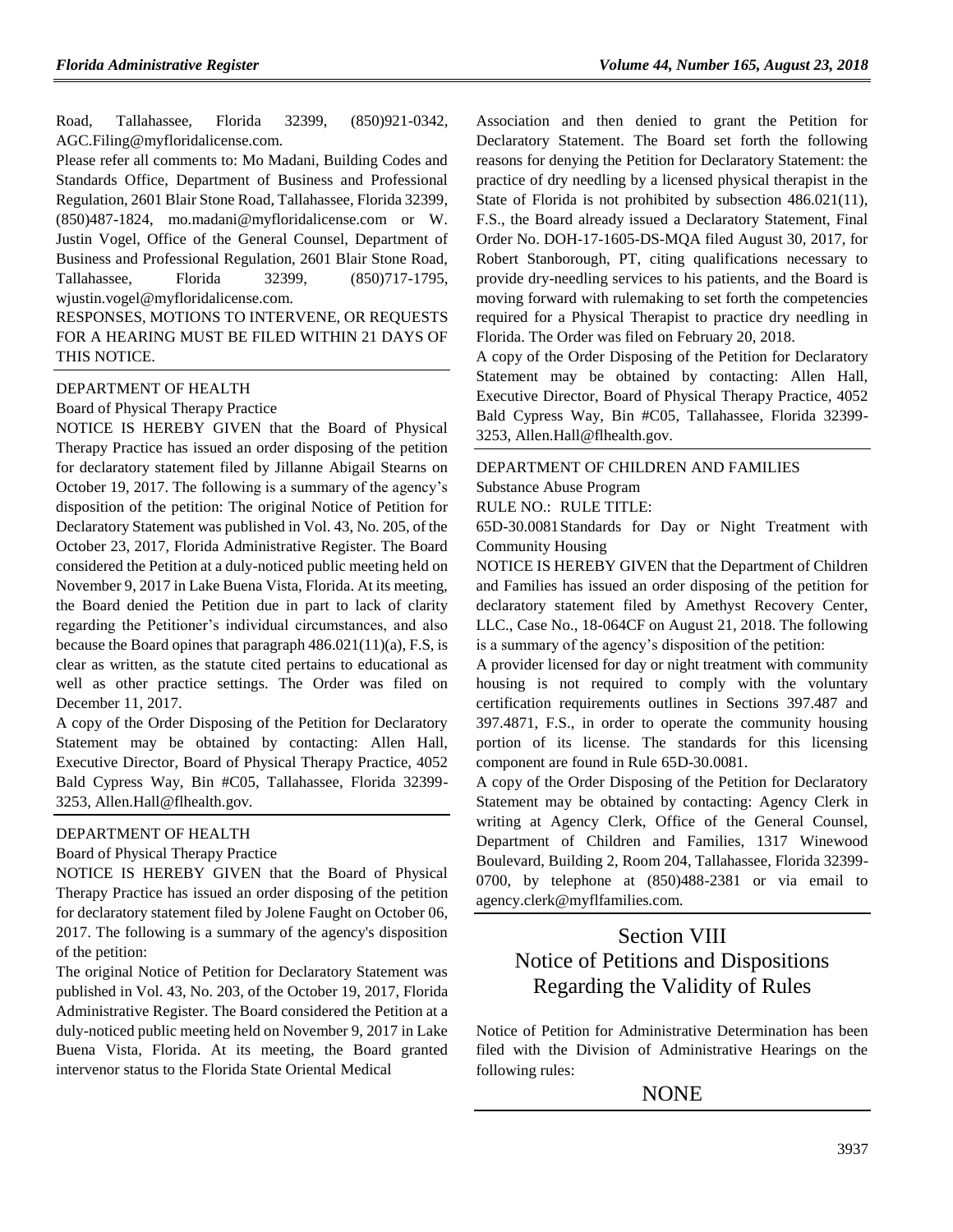Notice of Disposition of Petition for Administrative Determination has been filed with the Division of Administrative Hearings on the following rules:

# NONE

# Section IX

Notice of Petitions and Dispositions Regarding Non-rule Policy Challenges

# NONE

Section X Announcements and Objection Reports of the Joint Administrative Procedures **Committee** 

# NONE

# Section XI Notices Regarding Bids, Proposals and Purchasing

# [STATE BOARD OF ADMINISTRATION](https://www.flrules.org/gateway/department.asp?id=19)

Invitation to Negotiate

The State Board of Administration of Florida (SBA) is resoliciting competitive responses from parties interested in offering loss reimbursement examination services to the Florida Hurricane Catastrophe Fund (FHCF). The Invitation to Negotiate (ITN) will be available on August 23, 2018, and may be obtained from the FHCF website at [www.sbafla.com/fhcf](http://www.sbafla.com/fhcf) under "Announcements." The deadline for submitting responses is 2:00 p.m. (ET) on September 6, 2018. A meeting will be held on September 24, 2018, to discuss and evaluate the responses received and to determine if oral interviews are necessary. If oral interviews are scheduled, a meeting will be held on October 3, 2018, to select a respondent to provide loss reimbursement examination services to the FHCF. The SBA reserves the right to reject any or all competitive responses and to cancel any ITNs.

The meetings are open to the public and shall take place at the time and locations shown below.

TIME: 2:00 p.m. (ET) until conclusion of meeting. Persons who wish to participate by phone may call: 1(888)670-3525, conference code: 7135858151.

PLACE: The September 24, 2018 meeting shall take place in Room 116, Hermitage Conference Room, Hermitage Centre, 1801 Hermitage Boulevard, Tallahassee, Florida 32308. The

October 3, 2018 meeting shall take place in Room 506, Gold Coast Conference Room, 1801 Hermitage Boulevard, Tallahassee, Florida 32308.

Any changes to the above meeting dates and/or times (including the cancellation of any meeting) will be posted on the FHCF website at [www.sbafla.com/fhcf](http://www.sbafla.com/fhcf) at least 7 days prior to the meeting.

Any person requiring special accommodations to participate in the meeting is asked to advise Linda Guyas, State Board of Administration, P.O. Box 13300, Tallahassee, FL 32317-3300; (850)413-1336; linda.guyas@sbafla.com; at least seven (7) calendar days before the meeting.

# Section XII **Miscellaneous**

### [DEPARTMENT OF STATE](https://www.flrules.org/gateway/department.asp?id=1)

Index of Administrative Rules Filed with the Secretary of State Pursuant to Section  $120.55(1)(b)6. - 7$ ., F.S., the below list of rules were filed in the Office of the Secretary of State between 3:00 p.m., Thursday, August 16, 2018 and 3:00 p.m., Friday, August 22, 2018.

| Rule No.   | <b>File Date</b> | <b>Effective</b> |
|------------|------------------|------------------|
|            |                  | Date             |
| 12AER18-07 | 8/16/2018        | 8/16/2018        |
| 23-21.002  | 8/21/2018        | 9/10/2018        |
| 23-21.015  | 8/21/2018        | 9/10/2018        |
| 33-601.901 | 8/16/2018        | 9/5/2018         |
| 59A-7.019  | 8/20/2018        | 9/9/2018         |
| 59A-7.020  | 8/20/2018        | 9/9/2018         |
| 59A-7.021  | 8/20/2018        | 9/9/2018         |
| 59A-7.022  | 8/20/2018        | 9/9/2018         |
| 59A-7.023  | 8/20/2018        | 9/9/2018         |
| 59A-7.024  | 8/20/2018        | 9/9/2018         |
| 59A-7.025  | 8/20/2018        | 9/9/2018         |
| 59A-7.026  | 8/20/2018        | 9/9/2018         |
| 59A-7.027  | 8/20/2018        | 9/9/2018         |
| 59A-7.028  | 8/20/2018        | 9/9/2018         |
| 59A-7.029  | 8/20/2018        | 9/9/2018         |
| 59A-7.030  | 8/20/2018        | 9/9/2018         |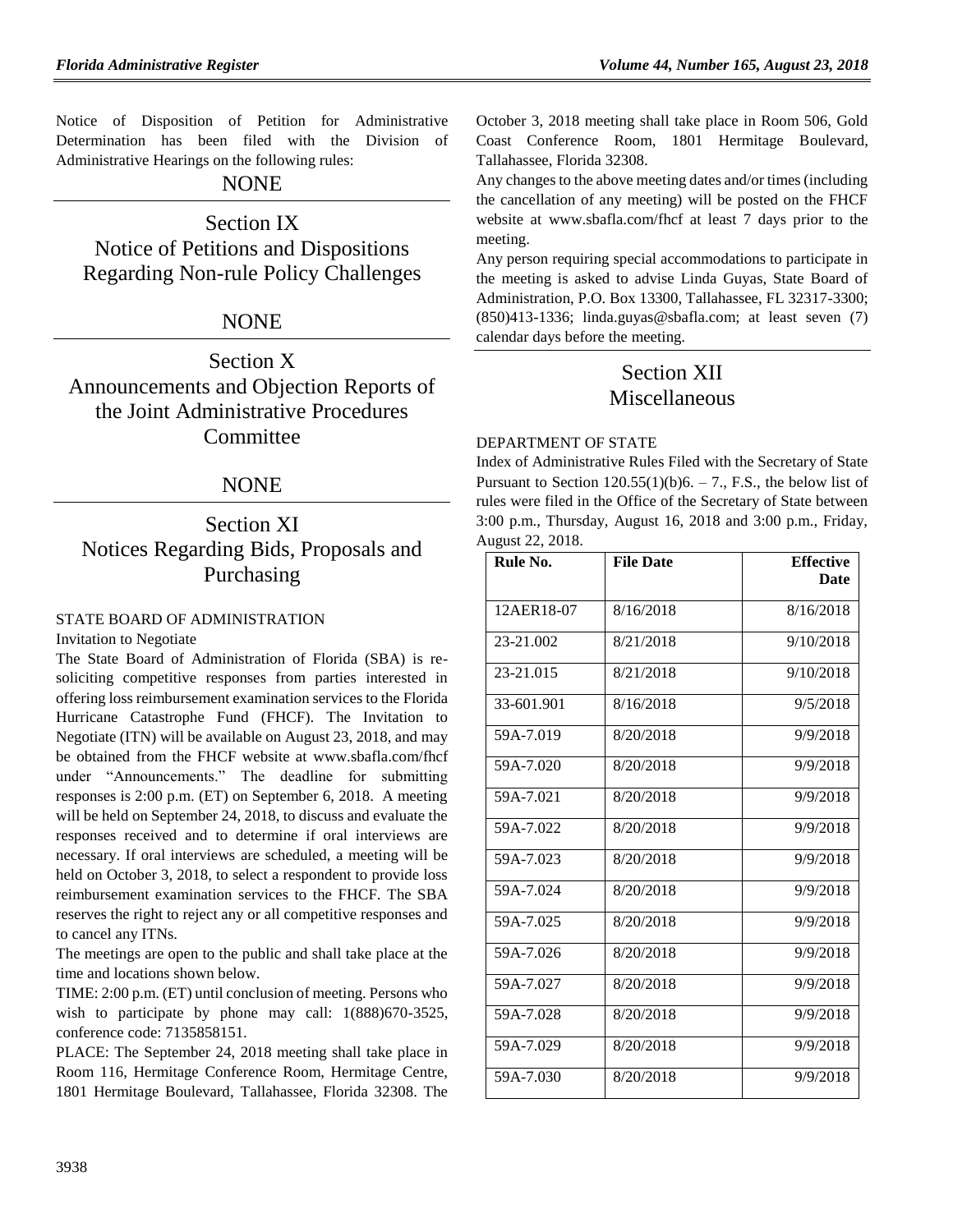| 59A-7.031                                                                      | 8/20/2018 | $\frac{1}{9}{9/2018}$       |  |  |
|--------------------------------------------------------------------------------|-----------|-----------------------------|--|--|
| 59A-7.032                                                                      | 8/20/2018 | 9/9/2018                    |  |  |
| 59A-7.033                                                                      | 8/20/2018 | 9/9/2018                    |  |  |
| 59A-7.034                                                                      | 8/20/2018 | 9/9/2018                    |  |  |
| 59A-7.035                                                                      | 8/20/2018 | 9/9/2018                    |  |  |
| 59A-7.036                                                                      | 8/20/2018 | 9/9/2018                    |  |  |
| 59A-7.037                                                                      | 8/20/2018 | 9/9/2018                    |  |  |
| 59A-12.016                                                                     | 8/17/2018 | 9/6/2018                    |  |  |
| 59A-12.017                                                                     | 8/17/2018 | 9/6/2018                    |  |  |
| 59A-12.018                                                                     | 8/17/2018 | 9/6/2018                    |  |  |
| 59A-12.019                                                                     | 8/17/2018 | 9/6/2018                    |  |  |
| 59A-12.020                                                                     | 8/17/2018 | 9/6/2018                    |  |  |
| $59A-17.102$                                                                   | 8/17/2018 | 9/6/2018                    |  |  |
| 61D-6.011                                                                      | 8/16/2018 | 9/5/2018                    |  |  |
| 61H1-23.001                                                                    | 8/22/2018 | 9/11/2018                   |  |  |
| 64B8-13.005                                                                    | 8/21/2018 | 9/10/2018                   |  |  |
| $64B8 - 13.008$                                                                | 8/21/2018 | 9/10/2018                   |  |  |
| 64B8-51.006                                                                    | 8/22/2018 | 9/11/2018                   |  |  |
| $64B12 - 16.003$                                                               | 8/22/2018 | $\frac{9}{11}{\sqrt{20}}18$ |  |  |
| 69K-5.0016                                                                     | 8/16/2018 | 9/5/2018                    |  |  |
| 69K-7.010                                                                      | 8/20/2018 | 9/9/2018                    |  |  |
| 69K-7.017                                                                      | 8/20/2018 | 9/9/2018                    |  |  |
| LIST OF RULES AWAITING LEGISLATIVE<br>APPROVAL SECTIONS 120.541(3), 373.139(7) |           |                             |  |  |
| AND/OR 373.1391(6), FLORIDA STATUTES                                           |           |                             |  |  |
| Rule No                                                                        | File Dote | Fffective                   |  |  |

| Rule No.    | <b>File Date</b> | <b>Effective</b><br>Date |
|-------------|------------------|--------------------------|
| 60FF1-5.009 | 7/21/2016        | **/**/****               |
| 64B8-10.003 | 12/9/2015        | **/**/****               |

### [DEPARTMENT OF HEALTH](https://www.flrules.org/gateway/department.asp?id=64)

Notice of Emergency Action

On August 22, 2018, State Surgeon General issued an Order Lifting Emergency Restriction of Certificate with regard to the certificate of William Eric Glazer, C.R.T., Certificate No.: CRT 87534. Department orders that the Emergency Suspension of Certificate be lifted.

## [DEPARTMENT OF HEALTH](https://www.flrules.org/gateway/department.asp?id=64)

[Board of Clinical Social Work, Marriage and Family Therapy](https://www.flrules.org/gateway/organization.asp?id=327)  [and Mental Health Counseling](https://www.flrules.org/gateway/organization.asp?id=327)

Notice of Emergency Action

On August 22, 2018, the State Surgeon General issued an Order of Emergency Suspension with regard to the registration of Erica Yvette Johnson, R.M.H.C.I., Registration # IMH 14025. This Emergency Suspension Order was predicated upon the State Surgeon General's findings of an immediate and serious danger to the public health, safety and welfare pursuant to subsections 456.073(8) and 120.60(6) Florida Statutes (2018). The State Surgeon General determined that this summary procedure was fair under the circumstances, in that there was no other method available to adequately protect the public.

### [DEPARTMENT OF HEALTH](https://www.flrules.org/gateway/department.asp?id=64)

[Board of Nursing](https://www.flrules.org/gateway/organization.asp?id=332)

Notice of Emergency Action

On August 22, 2017, State Surgeon General issued an Order Lifting Emergency Restriction of Certification with regard to the certification of Jessica Tedeschi, C.N.A., Cert. No.: CNA 340163. The Department orders that the Emergency Restriction of Certification be lifted.

## [DEPARTMENT OF HEALTH](https://www.flrules.org/gateway/department.asp?id=64)

[Board of Nursing](https://www.flrules.org/gateway/organization.asp?id=332)

Notice of Emergency Action

On August 22, 2018, the State Surgeon General issued an Order of Emergency Restriction with regard to the license of Robin Leigh Dewitt, R.N., License # RN 9170394. This Emergency Restriction Order was predicated upon the State Surgeon General's findings of an immediate and serious danger to the public health, safety and welfare pursuant to subsections 456.073(8) and 120.60(6) Florida Statutes (2018). The State Surgeon General determined that this summary procedure was fair under the circumstances, in that there was no other method available to adequately protect the public.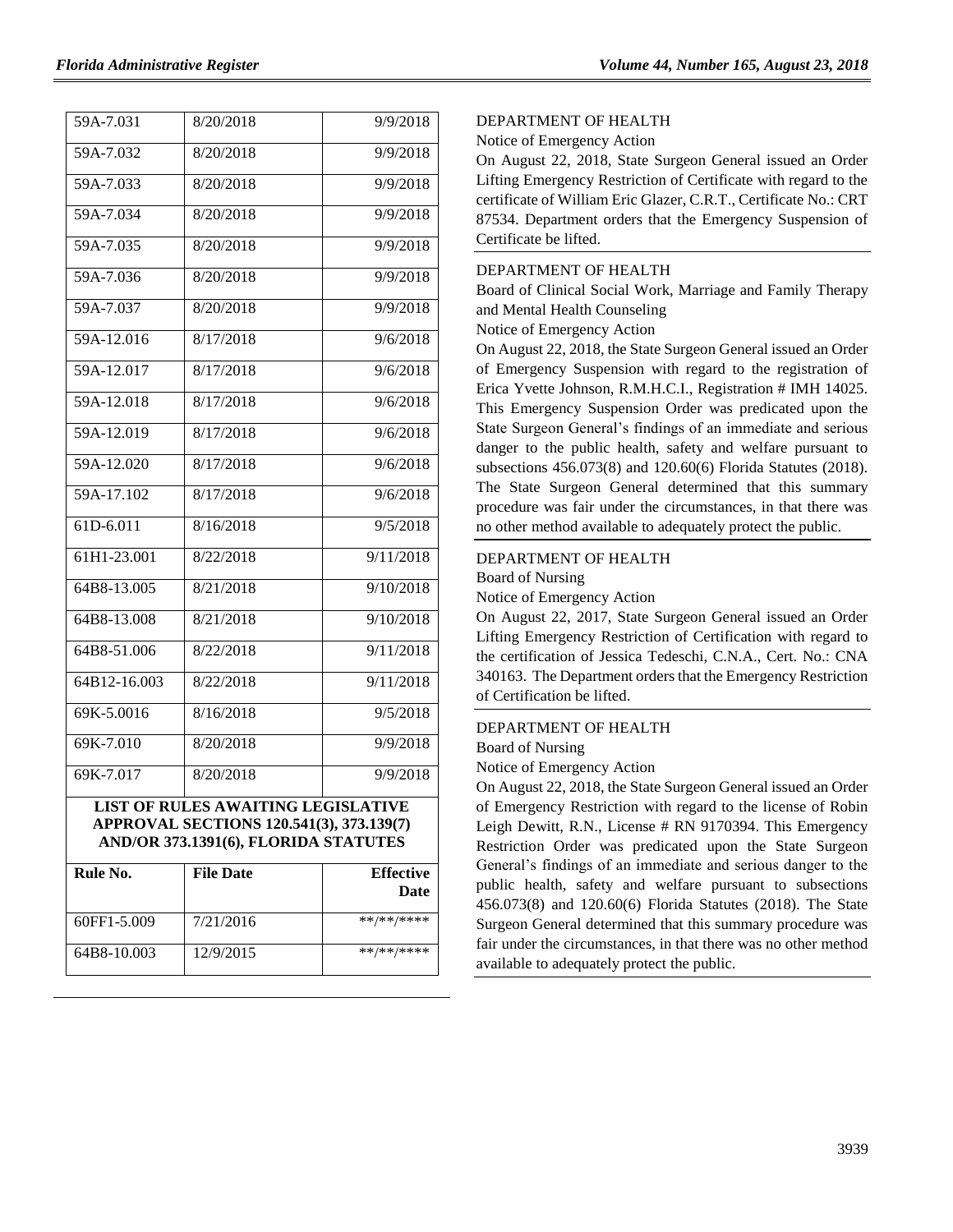### [DEPARTMENT OF HEALTH](https://www.flrules.org/gateway/department.asp?id=64)

[Board of Nursing](https://www.flrules.org/gateway/organization.asp?id=332)

Notice of Emergency Action

On August 22, 2018, the State Surgeon General issued an Order of Emergency Suspension with regard to the certificate of Shakira Barnett Felton, C.N.A., Certificate # CNA 116317. This Emergency Suspension Order was predicated upon the State Surgeon General's findings of an immediate and serious danger to the public health, safety and welfare pursuant to subsections 456.073(8) and 120.60(6) Florida Statutes (2018). The State Surgeon General determined that this summary procedure was fair under the circumstances, in that there was no other method available to adequately protect the public.

### [DEPARTMENT OF HEALTH](https://www.flrules.org/gateway/department.asp?id=64)

[Board of Nursing](https://www.flrules.org/gateway/organization.asp?id=332)

Notice of Emergency Action

On August 22, 2018, the State Surgeon General issued an Order of Emergency Restriction with regard to the certification of Kristian M. Quintanal, C.N.A., Certificate # CNA 249465. This Emergency Restriction Order was predicated upon the State Surgeon General's findings of an immediate and serious danger to the public health, safety and welfare pursuant to subsections 456.073(8) and 120.60(6) Florida Statutes (2018). The State Surgeon General determined that this summary procedure was fair under the circumstances, in that there was no other method available to adequately protect the public.

#### [DEPARTMENT OF HEALTH](https://www.flrules.org/gateway/department.asp?id=64)

[Board of Nursing](https://www.flrules.org/gateway/organization.asp?id=332)

#### Notice of Emergency Action

On August 22, 2018, the State Surgeon General issued an Order of Emergency Restriction with regard to the license of Kristian M. Quintanal, R.N., License # RN 9464829. This Emergency Restriction Order was predicated upon the State Surgeon General's findings of an immediate and serious danger to the public health, safety and welfare pursuant to subsections 456.073(8) and 120.60(6) Florida Statutes (2018). The State Surgeon General determined that this summary procedure was fair under the circumstances, in that there was no other method available to adequately protect the public.

#### [DEPARTMENT OF HEALTH](https://www.flrules.org/gateway/department.asp?id=64)

#### [Board of Nursing](https://www.flrules.org/gateway/organization.asp?id=332)

### Notice of Emergency Action

On August 22, 2018, the State Surgeon General issued an Order of Emergency Suspension with regard to the license of Bernette Hall, L.P.N., License # PN 5177034. This Emergency Suspension Order was predicated upon the State Surgeon

General's findings of an immediate and serious danger to the public health, safety and welfare pursuant to subsections 456.073(8) and 120.60(6) Florida Statutes (2018). The State Surgeon General determined that this summary procedure was fair under the circumstances, in that there was no other method available to adequately protect the public.

## [DEPARTMENT OF HEALTH](https://www.flrules.org/gateway/department.asp?id=64)

[Board of Nursing](https://www.flrules.org/gateway/organization.asp?id=332)

Notice of Emergency Action

On August 22, 2018, the State Surgeon General issued an Order of Emergency Suspension with regard to the certificate of Dineasha Vonshay Cooper, C.N.A., Certificate # CNA 133636. This Emergency Suspension Order was predicated upon the State Surgeon General's findings of an immediate and serious danger to the public health, safety and welfare pursuant to subsections 456.073(8) and 120.60(6) Florida Statutes (2018). The State Surgeon General determined that this summary procedure was fair under the circumstances, in that there was no other method available to adequately protect the public.

#### [DEPARTMENT OF HEALTH](https://www.flrules.org/gateway/department.asp?id=64)

### [Board of Pharmacy](https://www.flrules.org/gateway/organization.asp?id=307)

Notice of Emergency Action

On August 22, 2018, the State Surgeon General issued an Order of Emergency Suspension with regard to the registration of Darinelis Cobos, R.P.T., a/k/a Darinelis Cobos Benitez, R.P.T., Registration No. # RPT 40438. This Emergency Suspension Order was predicated upon the State Surgeon General's findings of an immediate and serious danger to the public health, safety and welfare pursuant to subsections  $456.073(8)$ and 120.60(6) Florida Statutes (2018). The State Surgeon General determined that this summary procedure was fair under the circumstances, in that there was no other method available to adequately protect the public.

#### [DEPARTMENT OF HEALTH](https://www.flrules.org/gateway/department.asp?id=64)

[Board of Pharmacy](https://www.flrules.org/gateway/organization.asp?id=307)

Notice of Emergency Action

On August 22, 2018, the State Surgeon General issued an Order of Emergency Suspension with regard to the registration of Yarima Cobos, R.P.T., Registration No. # RPT 26921. This Emergency Suspension Order was predicated upon the State Surgeon General's findings of an immediate and serious danger to the public health, safety and welfare pursuant to subsections 456.073(8) and 120.60(6) Florida Statutes (2018). The State Surgeon General determined that this summary procedure was fair under the circumstances, in that there was no other method available to adequately protect the public.